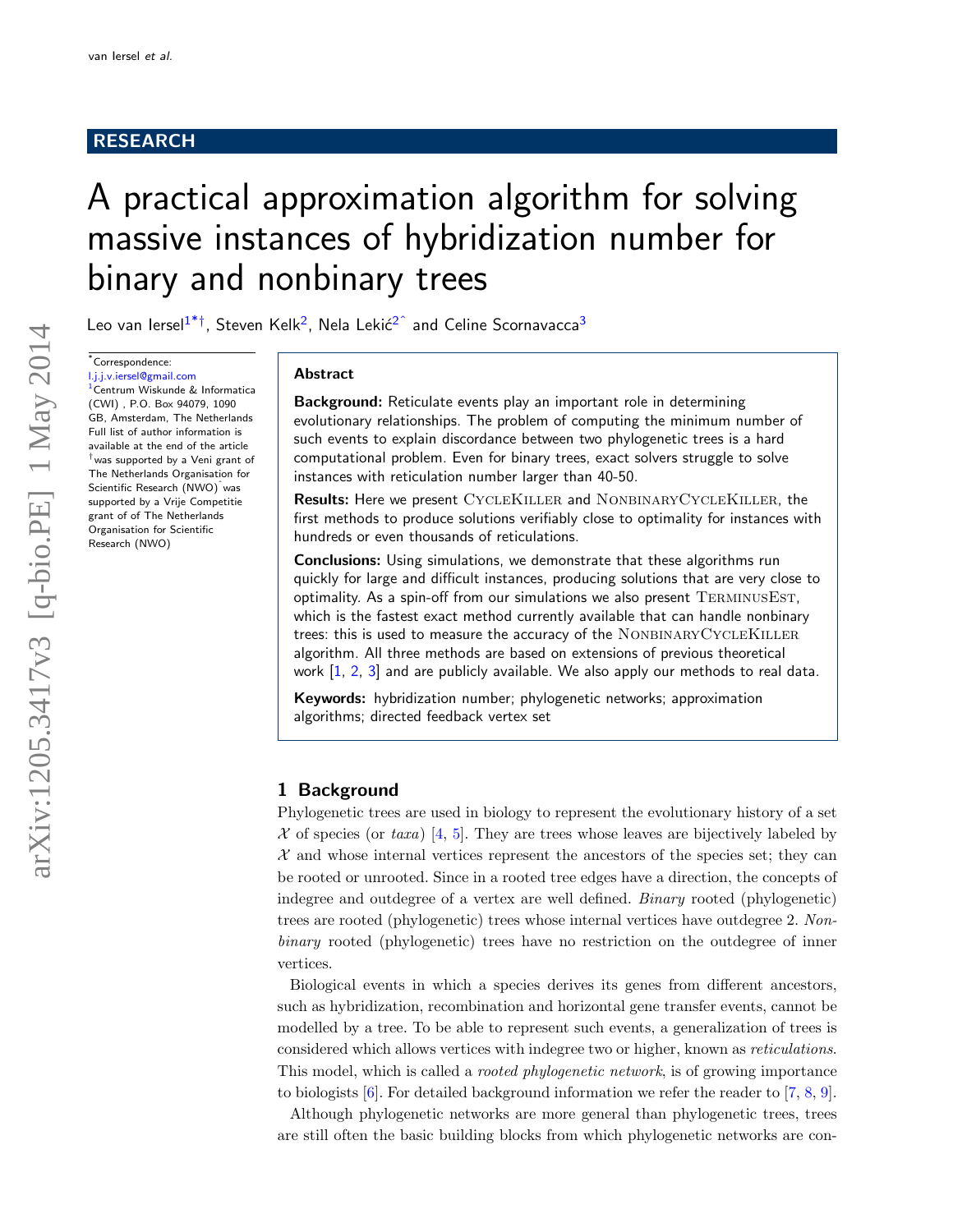structed. Specifically, there are many techniques available for constructing gene trees. However, when more genes are analyzed, topological conflicts between individual gene phylogenies can arise for methodological or biological reasons (e.g. aforementioned reticulate phenomena such as hybridization). This has led computational biologists to try and quantify the amount of reticulation that is needed to simultaneously explain two trees.

To state this problem more formally, we have that a phylogenetic tree  $T$  on  $\mathcal X$ is a refinement of a phylogenetic tree  $T'$  on the same set  $\mathcal X$  if  $T$  can be obtained from  $T'$  by deleting edges and identifying their incident vertices. Then, we say that a phylogenetic network N on  $\mathcal X$  displays a phylogenetic tree T on  $\mathcal X$  if T can be obtained from a subgraph of  $N$  by contracting edges. Informally, this means that (a refinement of)  $T$  can be obtained from  $N$  by, for each reticulation vertex of  $N$ , "switching off" all but one of its incoming edges and then suppressing all indegree-1 outdegree-1 vertices (i.e. replacing paths of these vertices by one edge). Given two rooted phylogenetic trees  $T_1$  and  $T_2$  on  $\mathcal{X}$ , the problem then becomes to determine the minimum number of reticulation events contained in a phylogenetic network N on  $\mathcal X$  displaying both trees (where an indegree-d reticulation counts as  $d-1$  reticulation events). The value we are minimizing is often called the hybridization number and instead of the term phylogenetic network, the term hybridization network is often used. It is known that the problem of computing hybridization numbers is both NP-hard and APX-hard [\[10\]](#page-14-12), but it is not known whether it is in APX (i.e. whether it admits a polynomial-time approximation algorithm that achieves a constant approximation ratio).

Until recently, most research on the hybridization number of two phylogenetic trees had focused on the question of how to exactly compute this value using fixed parameter tractable (FPT) algorithms, where the parameter in question is the hybridization number  $r$  of the two trees. For an introduction to FPT we refer to [\[11,](#page-14-13) [12\]](#page-14-14).

For binary trees, algorithmic progress has been considerable in this area, with various authors reporting increasingly sophisticated FPT algorithms [\[13,](#page-14-15) [14,](#page-14-16) [15,](#page-14-17) [16\]](#page-15-0). The fastest algorithms currently implemented are the algorithm available inside the package DENDROSCOPE  $[17]$ , based on  $[18]$ , and the sequence of progressively faster algorithms in the HYBRIDNET family  $[14, 19, 20]$  $[14, 19, 20]$  $[14, 19, 20]$  $[14, 19, 20]$  $[14, 19, 20]$ . The fastest theoretical FPT algorithm has running time  $O(3.18<sup>r</sup>n)$  [\[16\]](#page-15-0), where *n* is the number of taxa in the trees.

Even though in practice it rarely happens that trees are binary, the nonbinary variant of the problem has been less studied. The nonbinary version is also FPT [\[21,](#page-15-5) [2\]](#page-14-4) and a (non-FPT) algorithm has recently been implemented in DENDROSCOPE  $[17]$ .

Such (FPT) algorithms do, however, have their limits. The running time still grows exponentially in  $r$ , albeit usually at a slower rate than algorithms that have a running time of the form  $n^{f(r)}$ , where f is some function of r. In practice this means that existing algorithms can only handle instances of binary trees when  $r$  is at most  $40-50$  and instances of nonbinary trees when r is at most  $5-10$ .

These limitations are problematic. Due to ongoing advances in DNA sequencing, more and more species and strains are being sequenced. Consequently, biologists use trees with more and more taxa and software that can handle large trees is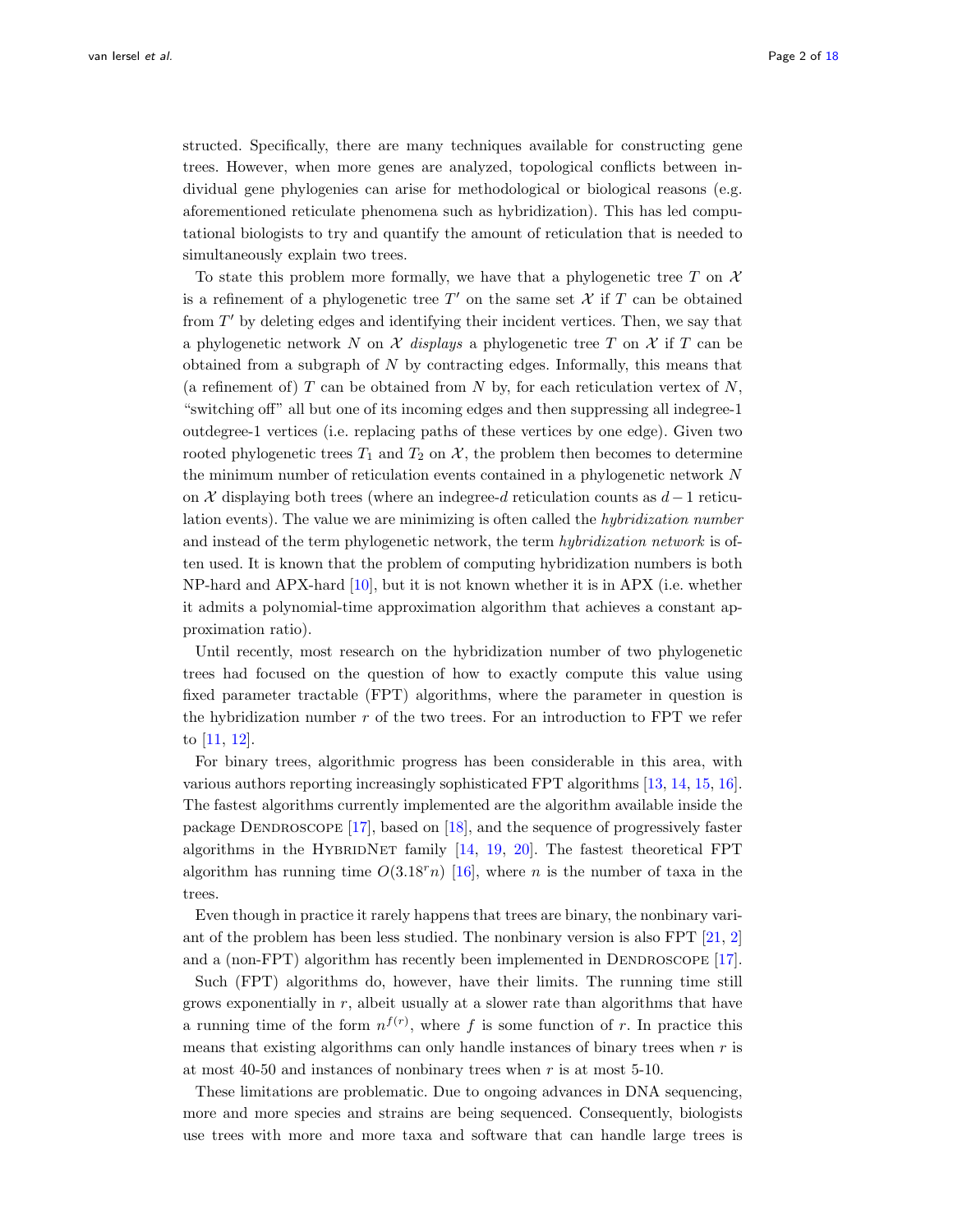required. For such large and/or difficult trees one can try to generate heuristic or approximate solutions, but how far are such solutions from optimality? In  $|1|$ we showed that the news is worrying. Indeed, we showed that polynomial-time constant-ratio approximation algorithms exist if and only if such algorithms exist for the problem Directed Feedback Vertex Set (DFVS). However, DFVS is a wellstudied problem in combinatorial optimization and to this day it is unknown if it permits such an algorithm. Pending a major breakthrough in computer science, it therefore seems difficult to build polynomial-time algorithms which approximate hybridization number well. On the positive side, we showed that in polynomial time an algorithm with approximation ratio  $O(\log r \log \log r)$  is possible. However, this algorithm is purely of theoretical interest and is not useful in practice.

#### <span id="page-2-0"></span>1.1 New algorithms: CYCLEKILLER and NONBINARYCYCLEKILLER

In this article we extend the theoretical work of [\[1\]](#page-14-3) slightly and give it a practical twist to yield a fast approximation algorithm which we have made publicly available as the program CycleKiller. Furthermore, we give an implementation of the algorithm presented in  $[3]$ , available as NONBINARYCYCLEKILLER.

The worst-case running time of these approximation algorithms is exponential. However, as we demonstrate with experiments, the running time of our algorithms is in practice extremely fast. For large and/or massively discordant binary trees, CYCLEKILLER is typically orders of magnitude faster than the HYBRIDNET algorithms and the algorithm in DENDROSCOPE. The performance gap between NONbinaryCycleKiller and its exact counterparts is less pronounced, but still significant, especially in its fastest mode of operation.

Of course, exact algorithms attempt to compute optimum solutions, whereas our algorithms only give approximate solutions. Nevertheless, our experiments show that when CycleKiller and NonbinaryCycleKiller are run in their most accurate mode of operation, an approximation ratio very close to 1 is not unusual, suggesting that the algorithms often produce solutions close to optimality and well within the worst-case approximation guarantee.

The idea behind the binary and nonbinary algorithm is similar. Specifically, we describe an algorithm with approximation ratio  $d(c+1)$  for the hybridization number problem on two binary trees and an algorithm with approximation ratio  $d(c+3)$  for the hybridization number problem on two nonbinary trees by combining a c-approximation for the problem MAF (Maximum Agreement Forest) with a d-approximation for the problem DFVS. Both these problems are NP-hard so polynomial-time algorithms attaining  $c = 1$  or  $d = 1$  are not realistic. Nevertheless, there exist extremely fast FPT algorithms for solving MAF on binary trees exactly (i.e.  $c = 1$ ), the fastest is RSPR by Whidden, Beiko and Zeh [\[22,](#page-15-6) [23\]](#page-15-7) although the MAF algorithm inside [\[20\]](#page-15-4) is also competitive. Moreover, we observe that the type of DFVS instances that arise in practice can easily be solved using Integer Linear Programming (ILP) (and freely-available ILP solver technology such as GLPK), so  $d = 1$  is also often possible.

Combining these two exact approaches gives us, in the binary case, an exponentialtime approximation algorithm with worst-case approximation ratio 2 that for large instances still runs extremely quickly; this is the 2-approx option of CYCLEKILLER.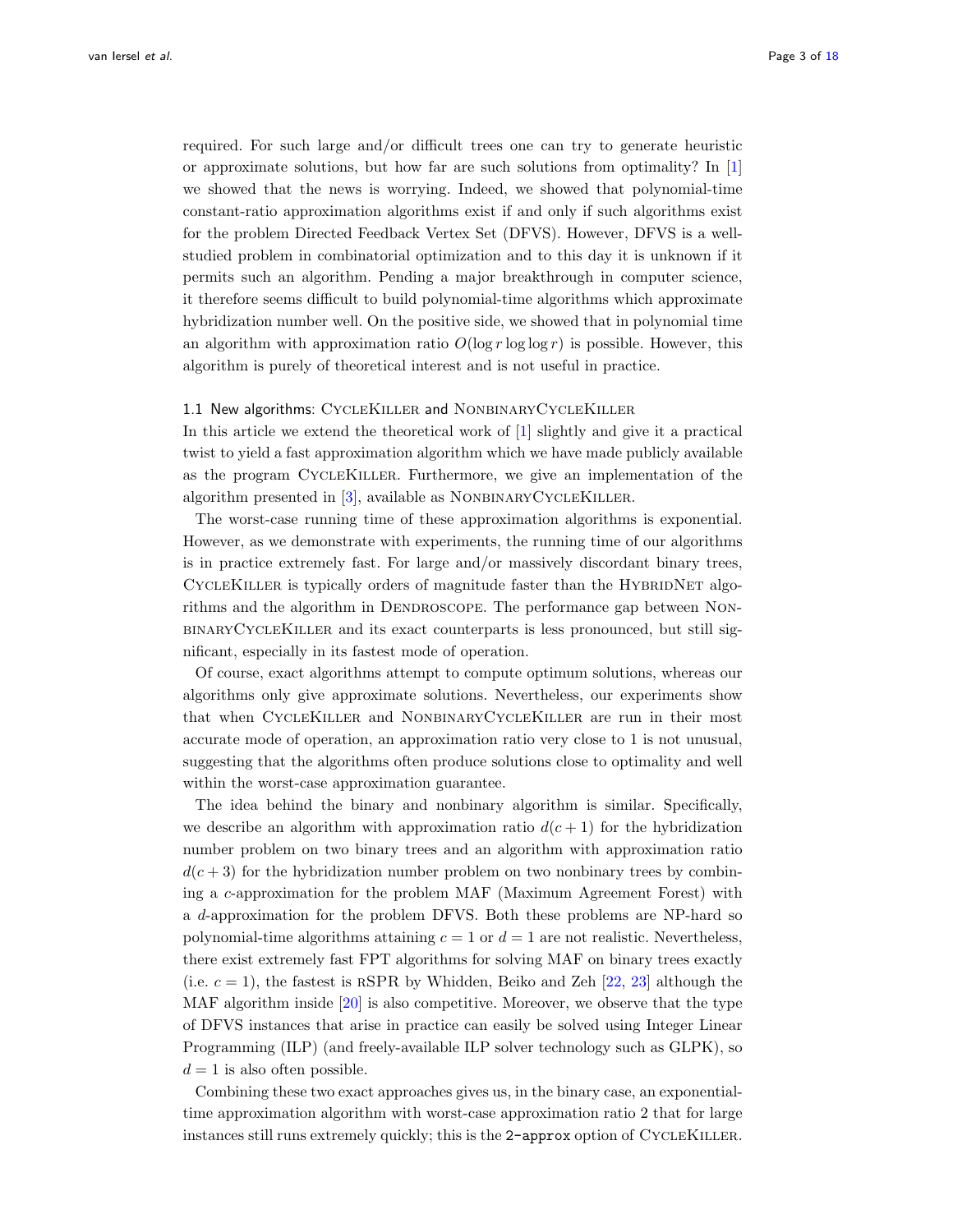In practice, we have observed that the upper bound of 2 is often pessimistic, with much better approximation ratios observed in experiments (1.003 on average for the simulations presented in this article). We find that this algorithm already allows us to cope with much bigger trees than the HYBRIDNET algorithms or the algorithm in DENDROSCOPE.

Nevertheless, for truly massive trees it is often not feasible to have  $c = 1$ . Fortunately there exist linear-time algorithms which achieve  $c = 3 \, [16]$  $c = 3 \, [16]$ . This, coupled with the fact that (even for such trees) it remains feasible to use an exact  $(d = 1)$ solver for DFVS, means that in practice we achieve a 4-approximation for gigantic binary trees; this is the 4-approx option of CycleKiller. Again, the ratio of 4 is a worst-case bound and we suspect that in practice we are doing much better than 4. However, this cannot be experimentally verified due to the lack of good lower bounds for such massive instances. In any case, the main advantage of this option is that it can, without too much effort, cope with trees with hundreds or thousands of taxa and hybridization number of a similar order of magnitude. An implementation of CycleKiller and accompanying documentation can be downloaded from <http://skelk.sdf-eu.org/cyclekiller>. Networks created by the algorithm can be viewed in DENDROSCOPE.

For the nonbinary case, there also exist exact and approximation algorithms for MAF [\[3,](#page-14-5) [16,](#page-15-0) [24\]](#page-15-8). In case when one of the input trees is binary we can still use the exact (thus  $c = 1$ ) and approximate  $(c = 3)$  algorithms given in [\[16\]](#page-15-0) (referred to as rSPR) to obtain respectively a 4-approximation and a 6-approximation of the hybridization number problem for nonbinary trees. When both input trees are nonbinary, then we must use the somewhat less optimized exact  $(c = 1)$  and approximate  $(c = 4)$  algorithms described in [\[3\]](#page-14-5). We then obtain 4- and 7-approximations (because in the nonbinary case  $d = 1$  is still easily attainable using ILP).

To measure the approximation ratios attained by NONBINARYCYCLEKILLER in practice we have also implemented and made publicly available the exact nonbinary algorithm TERMINUSEST, based on the theoretical results in [\[2\]](#page-14-4). TERMINUSEST will be of independent interest because it is currently the fastest exact nonbinary solver available.

CycleKiller, NonbinaryCycleKiller and TerminusEst can be downloaded respectively from <http://skelk.sdf-eu.org/cyclekiller> [\[25\]](#page-15-9), from <http://homepages.cwi.nl/~iersel/cyclekiller> [\[26\]](#page-15-10), and from [http://skelk.](http://skelk.sdf-eu.org/terminusest) [sdf-eu.org/terminusest](http://skelk.sdf-eu.org/terminusest) [\[27\]](#page-15-11).

#### 1.2 Theoretical and practical significance

We have described, implemented and made publicly available two algorithms with two desirable qualities: they terminate quickly even for massive instances of hybridization number and give a non-trivial guarantee of proximity to optimality. These are the first algorithms with such properties. Both algorithms are based on a non-trivial marriage of MAF and DFVS solvers (both exact and approximate), meaning that further advances in solving MAF and DFVS will directly lead to improvements in CycleKiller and NonbinaryCycleKiller.

This article also improves the theoretical work given in [\[1\]](#page-14-3), which also proposed using DFVS but beginning from a trivial Agreement Forest (AF) known as a *chain*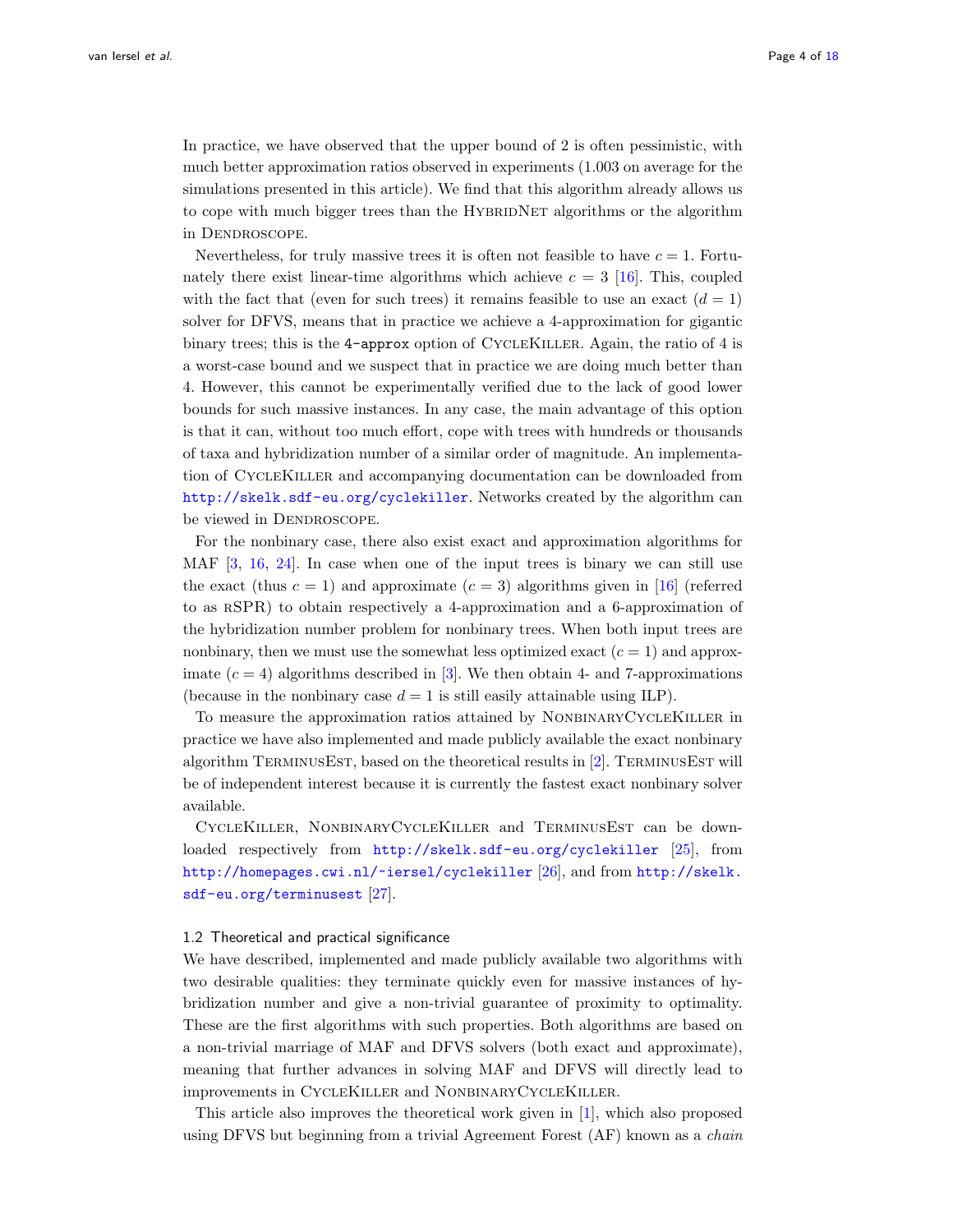forest. Here we use a smarter starting point: an (approximate) MAF, and it is this insight which makes a 2-approximation (rather than the 6-approximation implied by [\[1\]](#page-14-3)) possible when using an exact DFVS solver. Other articles have also had the idea of cycle-breaking in AFs: the advanced FPT algorithm of Whidden et al  $[16]$  – which has not been implemented – and the algorithms in the aforementioned HYBRIDNET family. However, both algorithms start the cycle-breaking from many starting points. In contrast, our algorithm requires only a single starting point, i.e. a single (approximate) solution to MAF.

Here, we only present the theory behind the binary algorithm. The nonbinary case is more involved and we refer the reader to [\[3\]](#page-14-5) in which we introduce it. Note that our results for the binary case do not follow from the results for the nonbinary case in [\[3\]](#page-14-5) because here we obtain a better constant in the approximation ratio. After a presentation of the binary algorithm in Section [2.2,](#page-6-0) we will show the results of some experiments with binary trees in Section [3.1](#page-9-0) and nonbinary trees in Section [3.2.](#page-11-0) Finally, in Section [3.3](#page-13-0) we demonstrate that both TERMINUSEST and NonbinaryCycleKiller are easily capable of generating optimal (respectively, nearly optimal) solutions on a real biological dataset originally obtained from the GreenPhylDB database.

## 1.3 Technical note

At the time the experiments on binary trees were conducted (i.e. for the preliminary version of this article  $[28]$ ) HYBRIDNET was the fastest algorithm available in its family. It has recently been superceded by the faster ULTRANET  $[20]$ . We believe, however, that it is neither necessary nor desirable to re-run the binary experiments, for the following reasons. In the same period the solver rSPR has also increased dramatically in speed (it is now at v1.2), leading to a corresponding speed-up in CYCLEKILLER. In fact, both RSPR and the algorithms in the HYBRIDNET family are constantly in flux and are always being improved, so any experimental setup is prone to age extremely quickly. However, the conclusions that we can derive from these experiments are unlikely to change much over time. Given that the algorithms in the HYBRIDNET family (and the theoretical algorithm in  $[16]$ ) implicitly have to explore exponentially many optimal and sub-optimal solutions to the MAF problem, the running time of MAF solvers (and thus also CYCLEKILLER) is likely for the foreseeable future to remain much better than the running time of solvers for hybridization number. The central message is stable: approximating hybridization number by splitting it into MAF and DFVS instances yields extremely competitive approximation ratios for instances that exact hybridization number solvers will probably never be able to cope with.

## 2 Methods

#### 2.1 Preliminaries

Let  $\mathcal X$  be a finite set (e.g. of species). A *rooted phylogenetic*  $\mathcal X$ -tree is a rooted tree with no vertices with indegree 1 and outdegree 1, a root with indegree 0 and outdegree at least 2, and leaves bijectively labelled by the elements of  $\mathcal{X}$ . We identify each leaf with its label and use  $L(T)$  to refer to the leaf set (or label set) of T. A rooted phylogenetic  $\mathcal{X}$ -tree is called *binary* if each nonleaf vertex has outdegree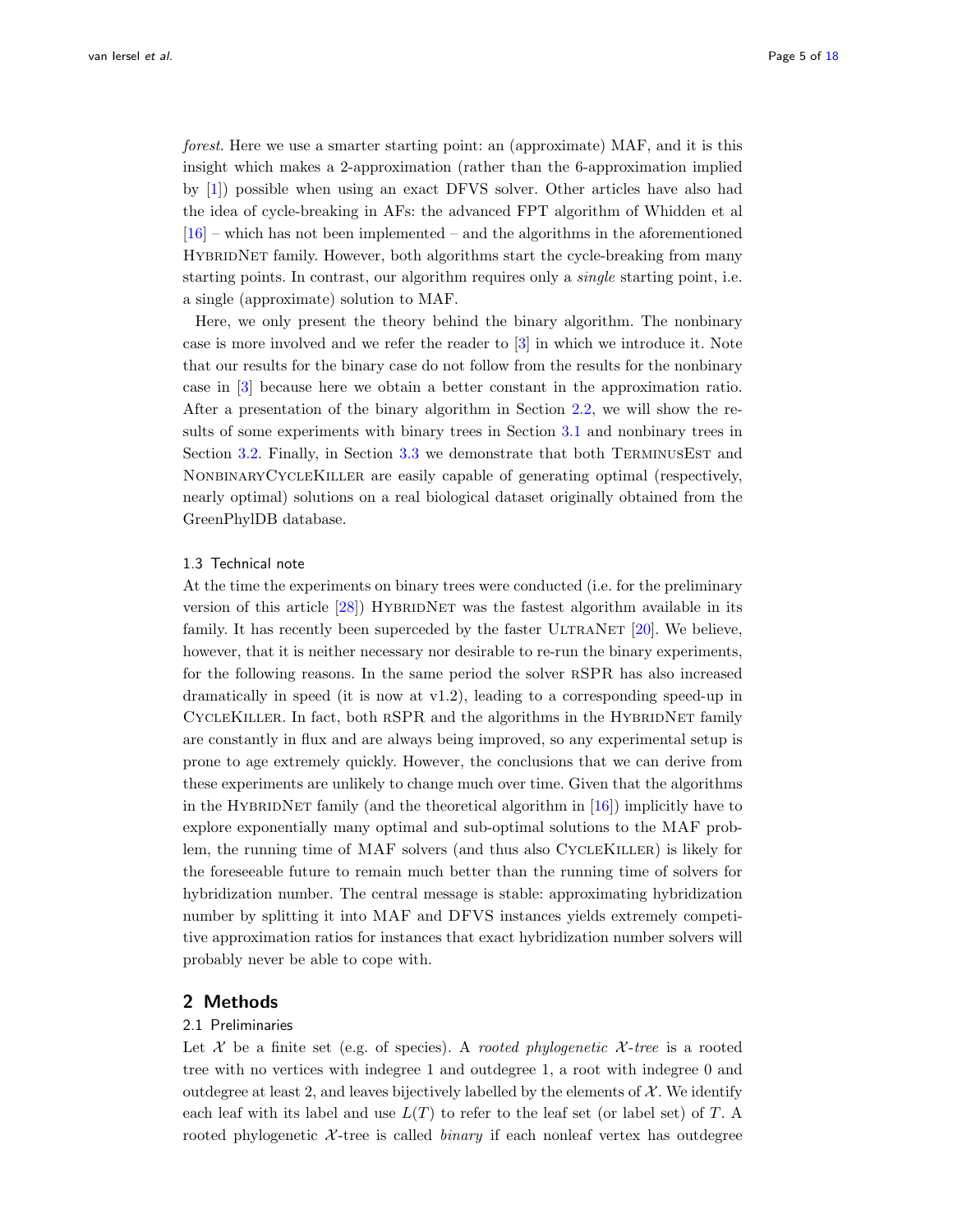two. We henceforth call a rooted, binary phylogenetic  $X$ -tree a tree for short. For a tree T and a set  $\mathcal{X}' \subset \mathcal{X}$ , we use the notation  $T(\mathcal{X}')$  to denote the minimal subtree of  $T$  that contains all elements of  $\mathcal{X}'$  and  $T|\mathcal{X}'$  denotes the result of suppressing all indegree-1 outdegree-1 vertices in  $T(\mathcal{X}')$ .

The following definitions apply only to binary trees. Definitions for nonbinary trees are analogous but slightly more technical [\[3\]](#page-14-5).

We define a forest as a set of trees. Each element of a forest is called a component. Let T be a tree and F a forest. We say that F is a forest for T if, for all  $F \in \mathcal{F}$ ,  $T|L(F)$  is isomorphic to F and the trees  $\{T(L(F)), F \in \mathcal{F}\}\$ are vertex-disjoint subtrees of T whose leaf-set union equals  $L(T)$ . If  $T_1$  and  $T_2$  are two trees, then a forest  $\mathcal F$  is an agreement forest of  $T_1$  and  $T_2$  if it is a forest for  $T_1$  and  $T_2$ . The number of components of  $\mathcal F$  is denoted  $|\mathcal F|$ .

We define *cleaning up* a directed graph as repeatedly suppressing indegree-1 outdegree-1 vertices, removing indegree-0 outdegree-1 vertices and removing unlabelled outdegree-0 vertices until no such operation is possible. Observe that, if  $\mathcal F$ is a forest for T, F can be obtained from T by removing  $|\mathcal{F}|-1$  edges and cleaning up. From now on we consider  $T_1, T_2$  as trees on the same taxon set.

Problem: Maximum Agreement Forest (MAF) **Instance:** Two rooted, binary phylogenetic trees  $T_1$  and  $T_2$ . **Solution:** An agreement forest  $\mathcal F$  of  $T_1$  and  $T_2$ . **Objective:** Minimize  $|\mathcal{F}| - 1$ .

The directed graph  $IG(T_1, T_2, \mathcal{F})$ , called the *inheritance graph*, is the directed graph whose vertices are the components of  $\mathcal F$  and which has an edge  $(F, F')$  precisely if either

- there is a directed path in  $T_1$  from the root of  $T_1(L(F))$  to the root of  $T_1(L(F'))$  or;
- there is a directed path in  $T_2$  from the root of  $T_2(L(F))$  to the root of  $T_2(L(F'))$ .

An agreement forest  $\mathcal F$  of  $T_1$  and  $T_2$  is called an *acyclic agreement forest* if the graph  $IG(T_1, T_2, \mathcal{F})$  is acyclic. A maximum acyclic agreement forest (MAAF) of  $T_1$ and  $T_2$  is an acyclic agreement forest of  $T_1$  and  $T_2$  with a minimum number of components.

Problem: Maximum Acyclic Agreement Forest (MAAF) **Instance:** Two rooted, binary phylogenetic trees  $T_1$  and  $T_2$ . **Solution:** An acyclic agreement forest  $\mathcal F$  of  $T_1$  and  $T_2$ . **Objective:** Minimize  $|\mathcal{F}| - 1$ .

We use  $\text{MAF}(T_1, T_2)$  and  $\text{MAAF}(T_1, T_2)$  to denote the optimal solution value of the problem MAF and MAAF respectively, for an instance  $T_1, T_2$ .

A rooted phylogenetic network on  $X$  is a directed acyclic graph with no vertices with indegree 1 and outdegree 1 and leaves bijectively labelled by the elements of  $X$ . Rooted phylogenetic networks, which are sometimes also called hybridization networks, will henceforth be called *networks* for short in this paper. A tree T on  $\mathcal{X}$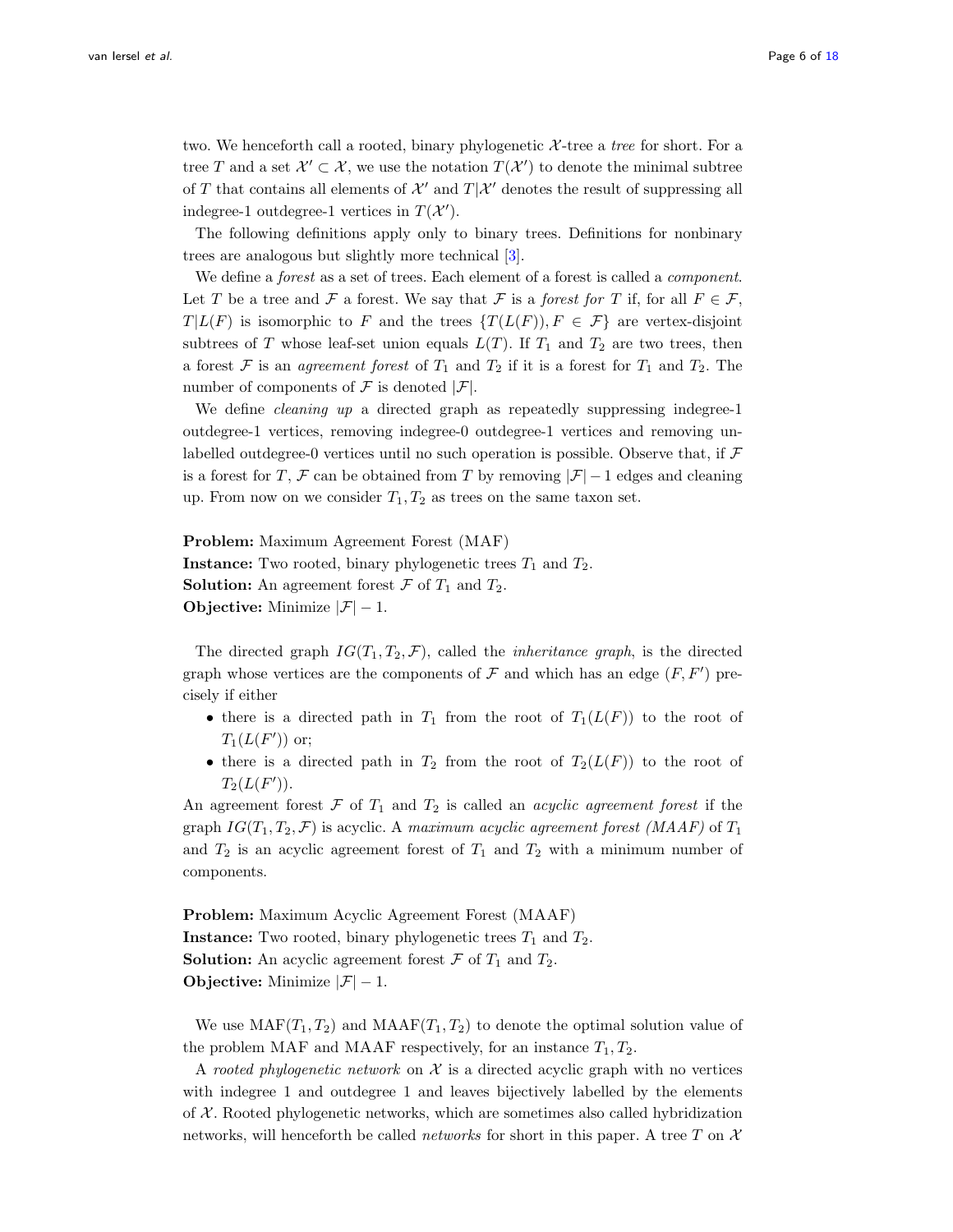is *displayed* by a network  $N$  if  $T$  can be obtained from a subtree of  $N$  by contracting edges. A *reticulation* is a vertex v with  $\delta^-(v) \ge 2$  (with  $\delta^-(v)$  denoting the indegree of v). The reticulation number (sometimes also called hybridization number) of a network N with root  $\rho$  is given by

$$
r(N) = \sum_{v \neq \rho} (\delta^-(v) - 1).
$$

It was shown that the optimum to MAAF is equal to the optimum of the following problem [\[29\]](#page-15-13).

Problem: MINIMUMHYBRIDIZATION **Instance:** Two rooted binary phylogenetic trees  $T_1$  and  $T_2$ . **Solution:** A rooted phylogenetic network N that displays  $T_1$  and  $T_2$ . **Objective:** Minimize  $r(N)$ .

Moreover, it was shown that, for two trees  $T_1, T_2, any acyclic agreement$  forest for  $T_1$  and  $T_2$  with  $k+1$  components can be turned into a phylogenetic network that displays  $T_1$  and  $T_2$  and has reticulation number k, and vice versa. Thus, any approximation for MAAF gives an approximation for MINIMUMHYBRIDIZATION.

Finally, a feedback vertex set of a directed graph is a subset of the vertices that contains at least one vertex of each directed cycle. Equivalently, a subset of the vertices of a directed graph is a feedback vertex set if removing these vertices from the graph makes it acyclic.

Problem: Directed Feedback Vertex Set (DFVS) Instance: A directed graph D. Goal: Find a feedback vertex set of D of minimum size.

We note that the definition of MINIMUMHYBRIDIZATION easily generalises to nonbinary trees, since the definition of *display* allows the image of each input tree in the network to be more "resolved" than the original tree. However, the definitions of (acyclic) agreement forests are different in the nonbinary case [\[3\]](#page-14-5).

#### <span id="page-6-0"></span>2.2 The algorithm for binary trees

We show how MAAF can be approximated by combining algorithms for MAF and DFVS. In particular, we will prove the following theorem.

<span id="page-6-1"></span>**Theorem 1** If there exists a c-approximation for MAF and a d-approx-imation for DFVS, then there exists a  $d(c + 1)$ -approximation for MAAF (and thus for MINIMUMHYBRIDIZATION).

Note that this theorem does not follow from Theorem 2.1 of [\[3\]](#page-14-5), since there the approximation ratio for MAAF is a  $d(c+3)$ -approximation.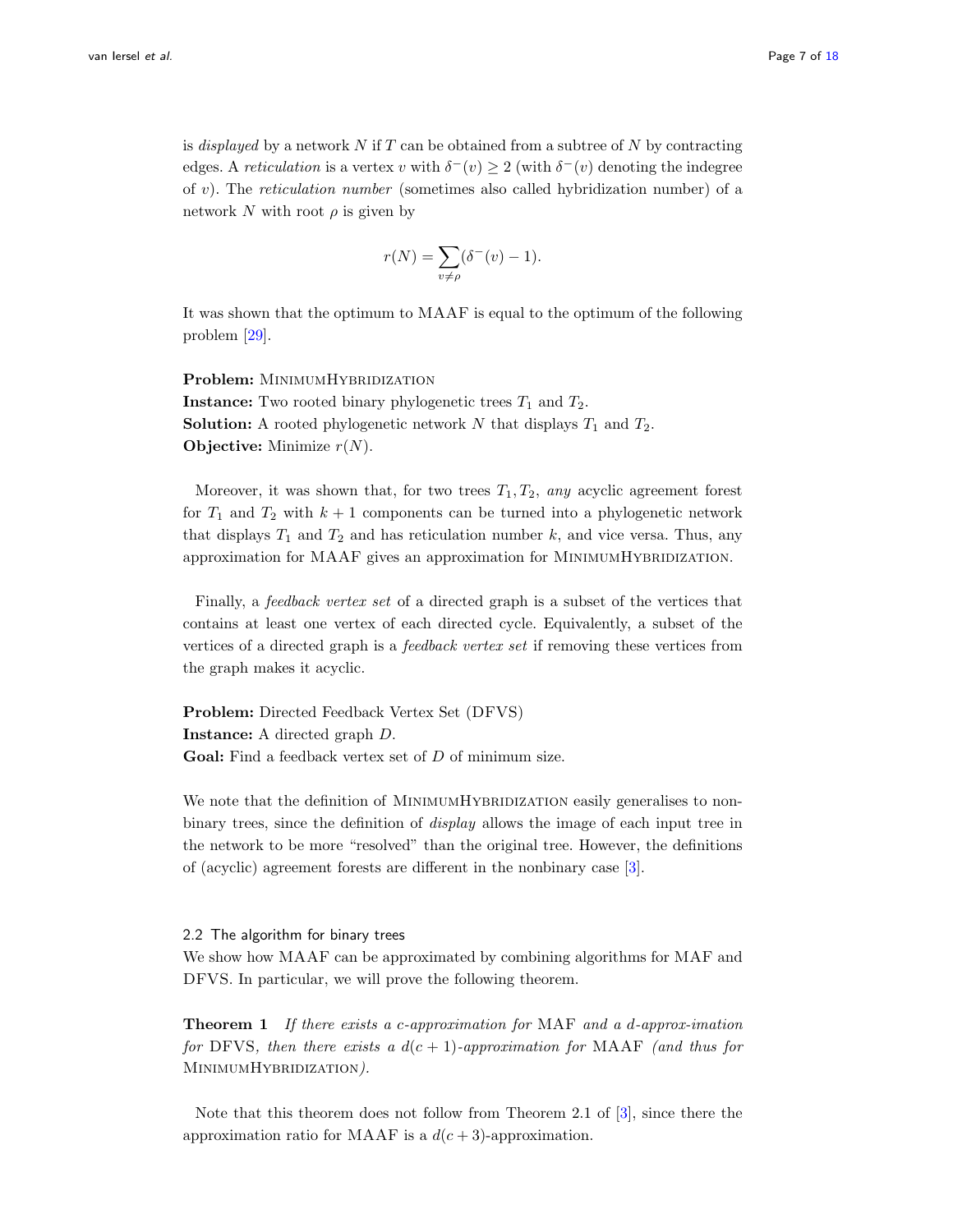To prove the theorem, suppose there exists a c-approximation for MAF. Let  $T_1$ and  $T_2$  be two trees and let M be an agreement forest returned by the algorithm. Then,

<span id="page-7-1"></span>
$$
|M| - 1 \le c \cdot \text{MAF}(T_1, T_2) \le c \cdot \text{MAAF}(T_1, T_2). \tag{1}
$$

An M-splitting is an acyclic agreement forest that can be obtained from M by removing edges and cleaning up.

<span id="page-7-0"></span>**Lemma 2** Let  $T_1$  and  $T_2$  be two trees and M an agreement forest of  $T_1$  and  $T_2$ . Then, there exists an M-splitting of size at most  $MAAF(T_1, T_2) + |M|$ .

*Proof* Consider a maximum acyclic agreement forest F of  $T_1$  and  $T_2$ . For  $i \in \{1, 2\}$ , F can be obtained from  $T_i$  by removing a set of edges, say  $E_F^i$ , and cleaning up. Moreover, also  $M$  can be obtained from  $T_i$  by removing a set of edges, say  $E_M^i$ , and cleaning up.

Now consider the forest S obtained from  $T_1$  by removing  $E_M^1 \cup E_F^1$  and cleaning up. Then,

- S is an agreement forest of  $T_1$  and  $T_2$  because it can be obtained from  $T_2$  by removing edges  $E_M^2 \cup E_F^2$  and cleaning up;
- $S$  is acyclic because it can be obtained by removing edges from  $F$ , which is acyclic, and cleaning up;
- $S$  can be obtained from  $M$  by removing edges and cleaning up.

Hence, S is an M-splitting. Furthermore,  $|S| \leq |E_F^1| + |E_M^1| + 1$ . The lemma follows since  $|E_F^1| = \text{MAAF}(T_1, T_2)$  and  $|M| = |E_M^1| + 1$ .  $\Box$ 

Let  $OptSplitting_{T_1,T_2}(M)$  denote the size of a minimum-size M-splitting. Combining Lemma [2](#page-7-0) and equation [\(1\)](#page-7-1), we obtain

<span id="page-7-3"></span>
$$
OptSplitting_{T_1,T_2}(M) - 1 \le (c+1) \text{MAAF}(T_1,T_2)
$$
\n
$$
(2)
$$

We will now show how to find an approximation for the problem of finding an optimal M-splitting. We do so by reducing the problem to DFVS. We construct an input graph D for DFVS (called the extended inheritance graph) as follows. For every vertex of M that has outdegree 2 (in M), we create a vertex in D. There is an edge in D from a vertex u to a vertex v precisely if in either  $T_1$  or  $T_2$  (or in both) there is a directed path from  $u$  to  $v$ . An example is in Figure [1.](#page-8-0) We claim the following.

<span id="page-7-2"></span>**Lemma 3** A subset  $V'$  of the vertices of D is a feedback vertex set of D if and only if removing  $V'$  from  $M$  makes it an acyclic agreement forest.

*Proof* We show that  $D \setminus V'$  has a directed cycle if and only if the inheritance graph of  $M \setminus V'$  has a directed cycle.

To prove this, first suppose that there is a cycle  $v_1, v_2, \ldots, v_k = v_1$  in the inheritance graph of  $M \setminus V'$ . The vertices in the inheritance graph of  $M \setminus V'$  correspond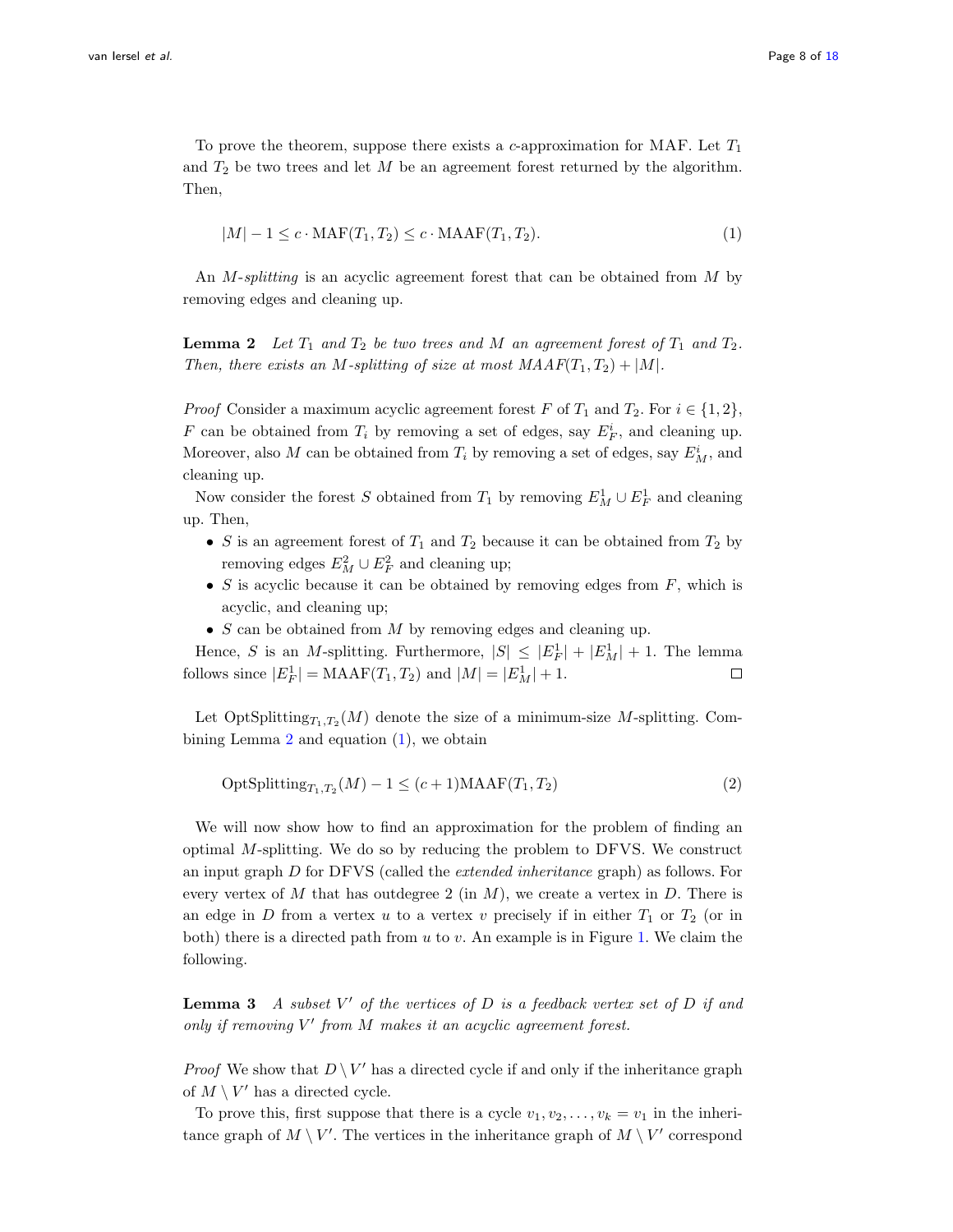

<span id="page-8-0"></span>to the roots of the components of  $M \setminus V'$ . Since these roots have outdegree 2 in  $M \setminus V'$ , they had outdegree 2 in  $M$ , and are thus vertices of  $D$ . So the vertices  $v_1, v_2, \ldots, v_k$  that form the cycle are vertices of D. Since these vertices are in the inheritance graph of  $M \setminus V'$ , they can not be in  $V'$  and so they are vertices of  $D \setminus V'$ . The reachability relation between these vertices in  $D \setminus V'$  is the same as in the inheritance graph of  $M \setminus V'$ . So, the vertices  $v_1, v_2, \ldots, v_k$  form a cycle in  $D \setminus V'.$ 

Now suppose that there is a cycle  $w_1, w_2, \ldots, w_k = w_1$  in  $D \setminus V'$ . Each of the vertices  $w_1, w_2, \ldots, w_k$  is a vertex with outdegree-2 in M. Some of them might be roots of components, while others are not. However, observe that if there is a directed path from a vertex u to a vertex v in  $T_1$  (or in  $T_2$ ) then there is also a directed path from the root of the component of  $M \setminus V'$  that contains u to the root of the component of  $M \setminus V'$  that contains v. Hence, there is a directed cycle in the inheritance graph of  $M \setminus V'$ , formed by the roots of the components of  $M \setminus V'$  that  $\Box$ contain  $w_1, w_2, \ldots, w_k$ .

Proof of Theorem [1](#page-6-1) Suppose that there exists a d-approximation for DFVS. Let FVS be a feedback vertex set returned by this algorithm and let MFVS be a minimum feedback vertex set. Then, removing the vertices of MFVS from M gives an optimal M-splitting. Furthermore,  $\text{OptSplitting}_{T_1,T_2}(M) = |M| + |\text{MFVS}|.$ This is because for every vertex in a cycle  $C$ , its parent in  $M$  must participate in some cycle that contains elements of  $C$ . So if we start by removing the root of the component we are splitting and subsequently remove only those vertices whose parents have already been removed we see that we add at most one component per vertex. In fact, because vertices of  $D$  all have out-degree 2 in  $M$ , we add exactly one component per vertex.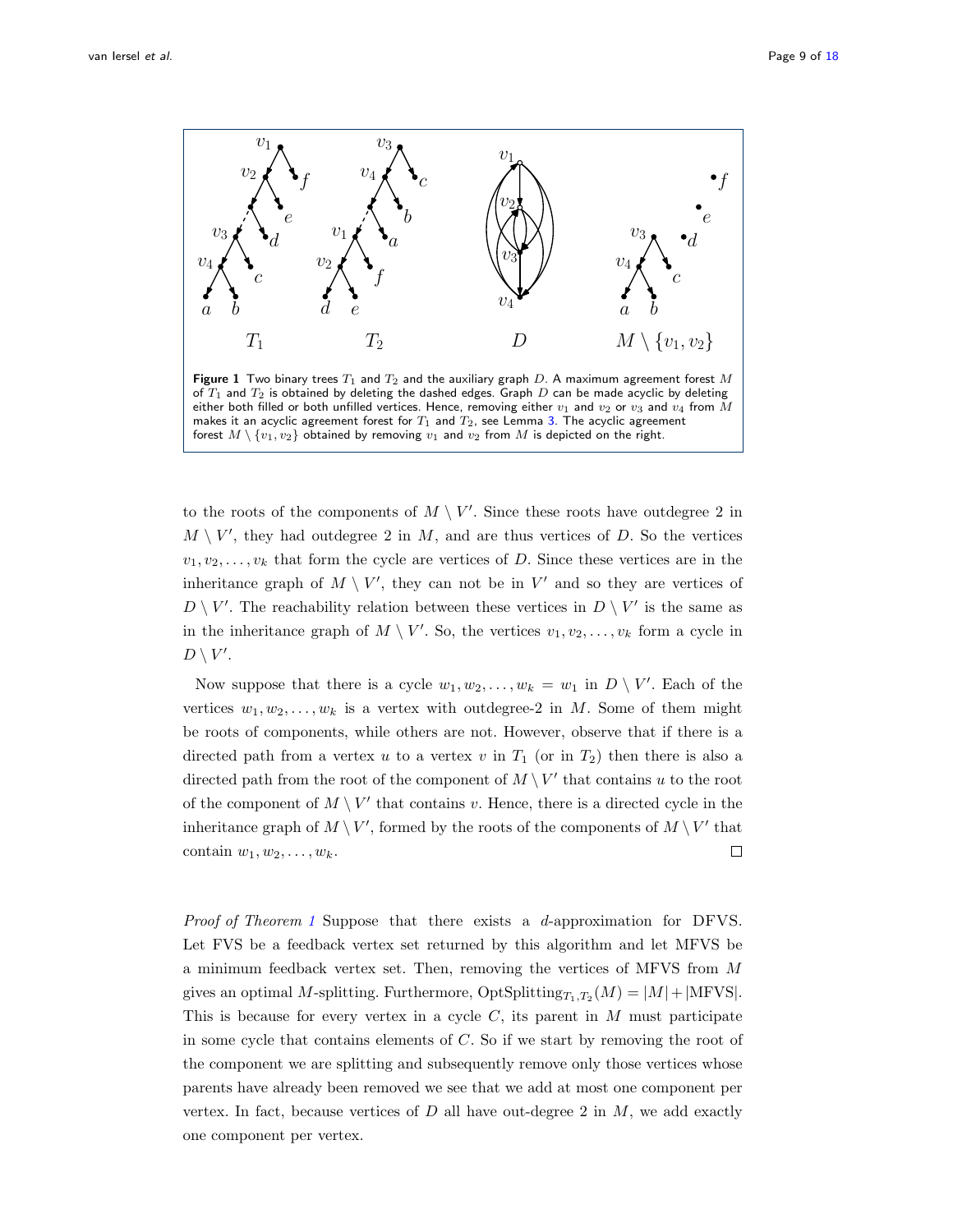By removing the vertices of FVS from  $M$ , we obtain an acyclic agreement forest  $\mathcal F$ such that

$$
|\mathcal{F}| - 1 = |M| + |\text{FVS}| - 1
$$
  
\n
$$
\leq |M| + d \cdot |\text{MFVS}| - 1
$$
  
\n
$$
\leq d(|M| + |\text{MFVS}| - 1)
$$
  
\n
$$
= d(\text{OptSplitting}_{T_1, T_2}(M) - 1)
$$
  
\n
$$
\leq d(c+1) \text{MAAF}(T_1, T_2),
$$

where the last inequality follows from equation [\(2\)](#page-7-3). Thus,  $\mathcal F$  is a  $d(c + 1)$ approximation to MAAF, which concludes the proof of Theorem [1.](#page-6-1)  $\Box$ 

Theorem [1](#page-6-1) implies that a solution to the MAAF problem for a given instance can be constructed by (i) finding a solution  $\mathcal F$  to the MAF problem for the same instance (ii) constructing the extended inheritance graph  $D$  for  $\mathcal F$  (iii) finding a solution  $V$ for the DFVS problem on the graph  $D$  and (iv) modifying  $\mathcal F$  accordantly to  $V$ .

## 3 Experiments and discussion

### <span id="page-9-0"></span>3.1 Practical experiments with binary trees

To assess the performance of CycleKiller, a simulation study was undertaken. We generated 3 synthetic datasets, an easy, a medium and a hard one, containing respectively 800, 640 and 640 pairs of rooted binary phylogenetic trees.

The easy data set was created by varying two parameters, namely the number of taxa  $n$  and the number of rSPR-moves  $k$  used to obtain the second tree from the first (note that this number is an upper bound on the actual rSPR distance). The 800 pairs of rooted binary phylogenetic trees were created by varying  $n$  in  $\{20, 50, 100, 200\}$  and k in  $\{5, 10, \ldots, 25\}$ , and then creating 40 different instances per each combination of parameters. Each pair  $(T_1, T_2)$  of rooted binary phylogenetic trees for a given set of parameters n and k is created as follows: The first tree  $T_1$ on  $\mathcal{X} = \{x_1, \ldots, x_n\}$  is generated by first creating a set of n leaf vertices bijectively labeled by the set  $\mathcal{X}$ . Then, two vertices u and v, both with indegree 0, are randomly picked and a new vertex w, along with two new edges  $(w, u)$  and  $(w, v)$ , is created. This is done until only one vertex with no ancestor, the root, is present. The second tree  $T_2$  is obtained from  $T_1$  by applying k rSPR-moves. The medium and the hard data sets were generated in the same way as the easy one, but for different choices of the parameters: n in  $\{50, 100, 200, 300\}$  and k in  $\{15, 25, 40, 55\}$  for the medium one and n in  $\{100, 200, 400, 500\}$  and k in  $\{40, 60, 80, 100\}$  for the hard one.

The exact hybridization number has been computed by HYBRIDNET  $[14]$ , available from <http://www.cs.cityu.edu.hk/~lwang/software/Hn/treeComp.html> or with DENDROSCOPE [\[17\]](#page-15-1), available from  $http://www.dendroscope.org.$  $http://www.dendroscope.org.$  We will refer to these algorithms as the *exact algorithms*. Each instance has been run on a single core of an Intel Xeon E5506 processor.

Each run that took more than one hour was aborted. For each instance, we ran our program with the option 2-approx, and, in case the latter did not finish within one hour, we ran it again, this time using the option 4-approx, always with a one-hour limit (see Section [1.1\)](#page-2-0). We used the program RSPR v1.03 [\[22,](#page-15-6) [23\]](#page-15-7) to solve or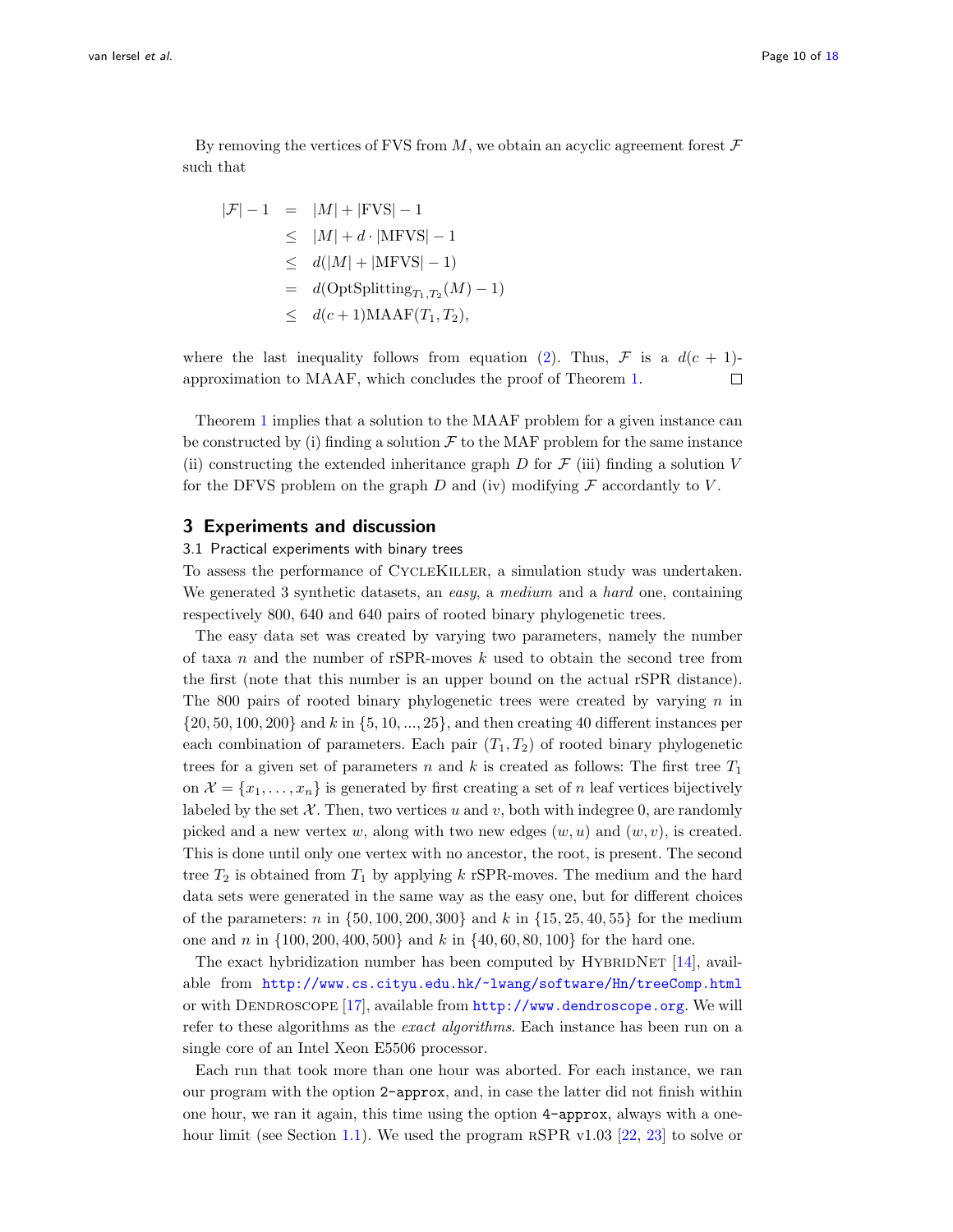approximate MAF and GLPK v4.47 (<http://www.gnu.org/software/glpk/>) to solve the following simple polynomial-size ILP formulation of DFVS:

$$
\min \sum_{v \in V} x_v
$$
\n
$$
0 \le \ell_v \le |V| - 1
$$
\n
$$
\ell_v \ge \ell_u + 1 - |V| x_u - |V| x_v
$$
\nfor all  $v \in V$   
\n
$$
\ell_v \in \mathbb{Z}
$$
\nfor all  $e = (u, v) \in E$   
\n
$$
\ell_v \in \mathbb{Z}
$$
\nfor all  $v \in V$   
\nfor all  $v \in V$   
\nfor all  $v \in V$ 

Given a directed graph  $D = (V, E)$ , the binary variables  $x<sub>v</sub>$  model whether a vertex is in the feedback vertex set, and the integer variables  $\ell_v$  model the positions of the surviving vertices in the induced topological order. The edge constraints enforce the topological order. Note that an edge constraint is essentially eliminated if one or both endpoints of the edge are in the feedback vertex set.

For all instances of the easy data set, CycleKiller finished with the 2-approx option within the one hour limit, while for 33 instances the exact algorithms were unable to compute the hybridization number. Note that, even for "easy" instances, computing the exact hybridization number can take a very long time. To give the reader an idea, for 9 runs of the easy data, DENDROSCOPE and HYBRIDNET did not complete within 10 days. Table 1 shows a summary of the results. It can be seen that CycleKiller was much faster than the exact algorithms. Moreover, for 96.6% of the instances for which an exact algorithm could find a solution, CYCLEKILLER also found an optimal solution. While the theoretical worst-case approximation ratio of the 2-approx option of CycleKiller is 2, in our experiments it performed very close to a 1-approximation.

For the medium data set, CYCLEKILLER finished with the 2-approx option for 613 instances, and for the remaining ones with the 4-approx option. The exact algorithms could compute the hybridization number for only 199 instances (out of 640). For 97.5% of these instances, CycleKiller also found an optimal solution, but with a much better running time. Regarding the hard data set, 444 runs were completed with the 2-approx option and for the remaining ones we were able to use the 4-approx option within the given time constraint. Unfortunately, the exact algorithms were unable to compute the hybridization number for any tree-pair of this data set and hence we could not compute the average approximation ratios. Over all our experiments, the maximum hybridization number that the exact algorithms could handle was  $25$ .<sup>[\[1\]](#page-10-0)</sup> In contrast, the 2-approx option of CYCLEKILLER could be used for instances for which the size of a MAF was up to 97, and thus for instances for which the hybridization number was at least 97.

To find the limits of the 4-approx option of CycleKiller, we also tested it on randomly generated trees. On a normal laptop, it could construct networks with up

<span id="page-10-0"></span> $[1]$  In  $[18]$ , it has been shown that this number can go up to 40 when running Dendroscope on a similar processor but allocating all cores for one instance, i.e. exploiting the possibilities of parallel computation of this implementation.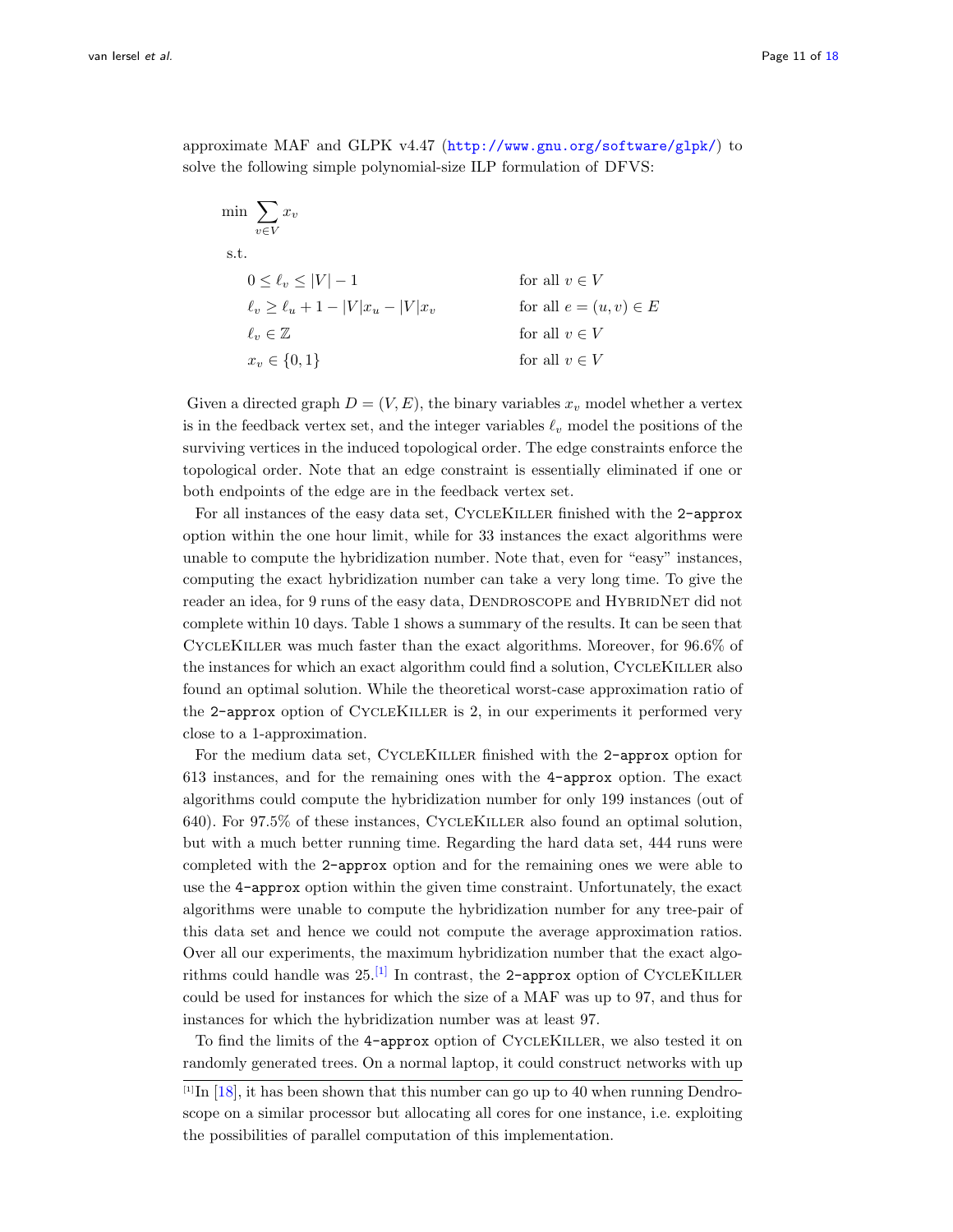to 10,000 leaves and up to 10,000 reticulations within 10 minutes. Since the number of reticulations found is at most four times the optimal hybridization number, this implies that the 4-approx option of CycleKiller can handle hybridization numbers up to at least 2,500. These randomly generated trees are, however, biologically meaningless and, therefore, we conducted the extensive experiment described above on trees generated by rSPR moves. Finally we note that over all experiments the worst approximation ratio we encountered was 1.2.

#### <span id="page-11-0"></span>3.2 Practical experiments with nonbinary trees

To run the simulations with NONBINARYCYCLEKILLER, we used a subset of the trees from the easy set of binary experiments. We then applied random edge contractions in order to obtain nonbinary trees. Hence, we have the same two parameters as before, namely the number of taxa  $n \in \{20, 50, 100\}$  and the number of rSPR-moves  $k \in \{5, 10, 15, 20\}$ , and an additional parameter  $\rho \in \{25, 50, 75\}$ which measures the percentage of the edges of an original binary tree that were contracted in order to obtain a nonbinary tree. We could only use smaller values of  $n$  and  $k$  from the easy set of experiments because exact solvers for nonbinary MAF (upon which NONBINARYCYCLEKILLER is built) and exact solvers for nonbinary MINIMUMHYBRIDIZATION (which is important to measure the accuracy of NonbinaryCycleKiller in practice) are slower than their binary counterparts.

We performed two runs of experiments.<sup>[\[2\]](#page-11-1)</sup> One run with instances consisting of one binary and one nonbinary tree, and one run with instances consisting of two nonbinary trees.

For the experiments with one binary and one nonbinary tree, we were still able to use the rSPR algorithm [\[22,](#page-15-6) [16\]](#page-15-0), which has a better running time and approximation ratio compared to the available algorithm for two nonbinary trees. When rSPR is used in exact mode, NonbinaryCycleKiller yields a theoretical worstcase approximation ratio of 4. When rSPR is used in its 3-approximation mode, NonbinaryCycleKiller yields a theoretical worst-case approximation ratio of 6 (see Section [1.1\)](#page-2-0). The results of this run are summarized in Table [2.](#page-16-0)

For the experiments with two nonbinary trees, the rSPR software can no longer be used, and instead we used the exact and 4-approximate MAF algorithm de-scribed in [\[3\]](#page-14-5). This makes NONBINARYCYCLEKILLER behave as a 4-approximation and 7-approximation respectively (see Section [1.1\)](#page-2-0). Note that the exact algorithm  $[3]$  is considerably slower than RSPR, meaning that in practice NONBINAryCycleKiller struggles with two nonbinary trees more than when at most one of the trees is nonbinary. The results for this run are summarized in Table [3.](#page-16-1)

The exact hybridization number in both runs was computed by Terminus- $EST [27]$  $EST [27]$ .

Each instance that took longer than 10 minutes to compute was aborted and the running time was set to 600 seconds. The averages of the running-times are taken over all instances, with running-time taken to be 600 if the program timed out for that instance. (We used a shorter time-out than in the binary experiments because

<span id="page-11-1"></span><sup>[2]</sup>We note that NonbinaryCycleKiller uses a row-generation ILP formulation - based on  $[30]$  - to solve DFVS, rather than the polynomial-size formulation used by  $C_{Y}$ cleKiller. ILP is in neither case a bottleneck for the running time.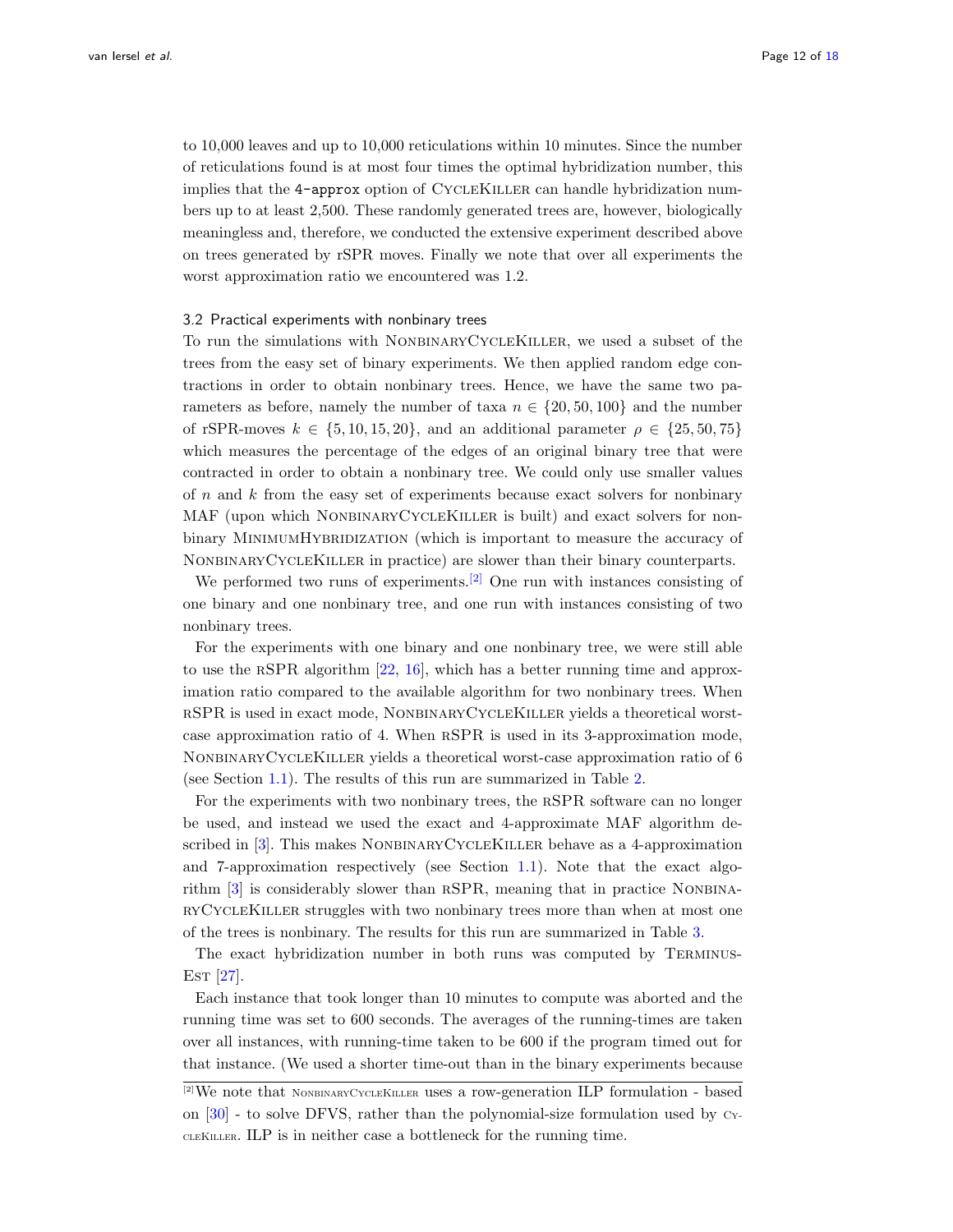of the observation that, in the nonbinary case, exact algorithms running longer than 10 minutes almost always took longer than 60 minutes too.)

Note that we did not compare the performance of NONBINARYCYCLEKILLER to DENDROSCOPE because TERMINUSEST has better running times than the exact nonbinary MINIMUMHYBRIDIZATION solver inside DENDROSCOPE (data not shown).

To enable a clearer analysis we divided the trees into representative "simple" and "tricky" ones based on two parameters,  $n$  and  $k$ . Parameter values for the simple set were  $n \in \{20, 50\}, k \in \{5, 10, 15\}$  and for the tricky set  $n \in \{50, 100\}, k = 20$ . In addition we varied the percentage of contracted edges (in a single tree in the first run and in both trees in the second run).

In Table [2](#page-16-0) we show running times and solution quality of our algorithm when one of the input trees is binary. For the simple set of instances (regardless of the percentage of edge-contractions) we see that the more accurate version of our algorithm, the 4-approximation, had a better running time than the exact algorithm, and at the same time had an average approximation ratio very close to 1. Far more interesting is to see what happens with tricky instances. As predicted, the running time of the exact algorithm is much higher for tricky instances due to the higher hybridization numbers. On the other hand, the running time of the 4-approximation does not rise significantly at all, whilst still attaining an approximation ratio again very close to 1. Another thing to note is that the percentage of contraction only seems to affect the running time of the exact algorithm. The practical worst-case approximation ratio observed in these experiments was 1.75 for the 4-approximation and 3 for the 6-approximation.

Table [3](#page-16-1) shows our results on instances with two nonbinary trees. The exact algorithm for MAF is in this case much slower and this affects the running times even for the simple set. While the 4-approximation version has an average approximation ratio very close to 1 again, the running time is in this case worse than that of TerminusEst. For the tricky set the situation is even more significant; the exact MAF algorithm cannot deal with reticulation numbers above 15, while TERMINUSEST can get slightly further. On the other hand, the 7-approximation still runs much faster than TerminusEst, both for simple and tricky instances, while having an average approximation ratio of less than 2.6. The practical worst-case approximation ratio observed in these experiments was 1.5 for the 4-approximation and 4 for the 7-approximation.

It is worth noting that, for the 4-approximation, the running time for the 75% contraction trees is considerably lower than the one for the 50%-contraction trees. This is due to the fact that a high contraction in both trees causes the hybridization number of the instance to drop, and a lower hybridization number leads to a better running time. Also note that the exact solver TERMINUSEST seems more able to cope with the tricky 25%-contraction instances than the tricky 50%-contraction instances. This is probably because, although low contraction rates yield a higher hybridization number, the trees remain "relatively binary" and this can induce more efficient branching in the underlying FPT algorithm [\[2\]](#page-14-4). It is plausible that with 50%-contraction the instances suffer from the disadvantage of relatively high hybridization number without the branching advantages associated with (relatively) binary trees.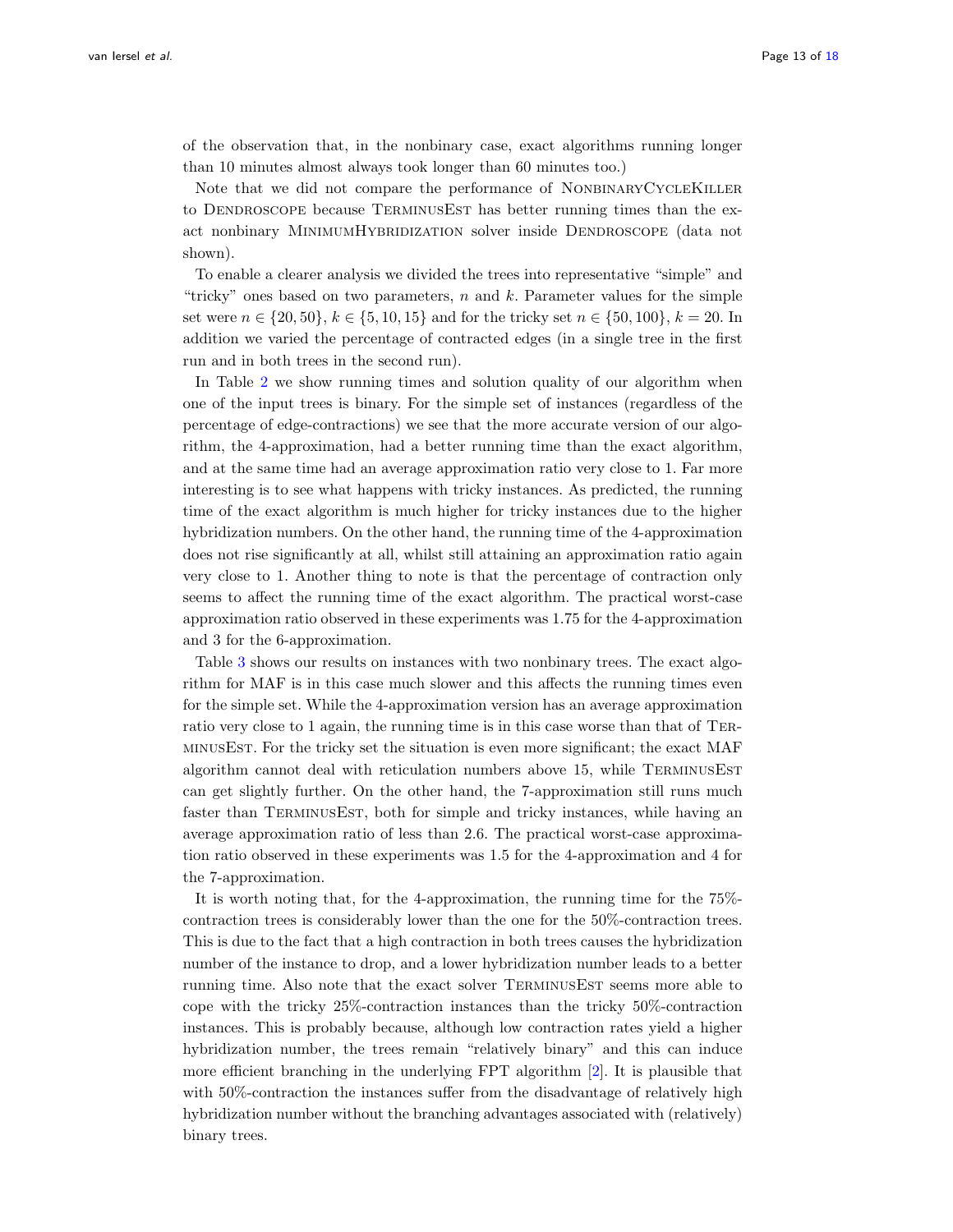To find the limits of the 7-approx option of NBCK, we also tested it on huge, biologically meaningless, randomly generated trees. Below some results:

- 1000 leaves, 25%-contraction, on average 995 reticulations in 63 sec.
- 1000 leaves, 50%-contraction, on average 989 reticulations in 82 sec.
- 1000 leaves, 75\%-contraction, on average 840 reticulations, in 656 sec.

Computation times of this last run of experiments do not include the network construction.

#### <span id="page-13-0"></span>3.3 Practical experiments on biologically relevant trees

Finally, we tested our methods on phylogenetic trees obtained from GreenPhylDB [\[31\]](#page-15-15) – version 3, a database containing twenty-two full genomes of members of the plantae kingdom, ranging from algae to angiosperms. We were able to retrieve from the database the 9903 rooted phylogenetic trees associated to the gene families contained in the database (the gene trees), along with the rooted phylogenetic tree describing the history of the twenty-two species contained in GreenPhylDB (the species tree). Note that the species tree for these species is not completely resolved, i.e. it is nonbinary. Among the gene trees, 2769 contain less than 3 species and they were discarded. Of the remaining 7134 trees, only 204 were directly usable for testing our methods. Indeed, because of gene duplication events arising in genomes, some species host several copies of the same gene, hence individual gene trees usually have several leaves labeled with identical species names. Unfortunately, our methods do not handle such multi-labeled gene trees (MUL trees). We thus transformed the MUL trees into trees containing single copies of labels, applying the tools described in [\[32,](#page-15-16) [33\]](#page-15-17) to the forest  $F$  of 7134 trees. As in Section 4.1 of [\[32\]](#page-15-16), we obtained four data sets:  $F_1$ ,  $F_2$ ,  $F_3^p$  and  $F_3^s$ , respectively containing 204, 1003, 5924 and 5789 trees. Note that only  $F_3^s$  contains nonbinary trees. Finally, for each single labeled tree  $G \in (F_1 \cup F_2 \cup F_3^p \cup F_3^s)$ , we restricted the species tree S (containing 22 taxa) to the leaves of G and we applied our methods to all so obtained pairs (restricted  $S$ , G). The results are presented in Tables [4](#page-17-1) - [7.](#page-17-2) For all four datasets both TERMINUSEST and NONBINARYCYCLEKILLER ran extremely quickly, rarely taking more than a couple of seconds for each species-gene tree pair. Moreover, the clear conclusion with this dataset is that, although the species-gene pairs are often incompatible, there are rarely many cycles to kill and optimum solutions to the hybridization number problem are generally extremely close to optimal solutions to MAF.

## 4 Conclusions

Our experiments with binary trees show that CycleKiller is much faster than available exact methods once the input trees become sufficiently large and/or discordant. In over 96% of the cases CycleKiller finds the optimal solution and in the remaining cases it finds a solution very close to the optimum. We have shown that the most accurate mode of the program produces solutions that are at most a factor 2 from the optimum. In practice, the average-case approximation ratio that we observed was 1.003. The fastest mode of the algorithm can be used on trees with thousands of leaves and provably constructs networks that are at most a factor of 4 from the optimum.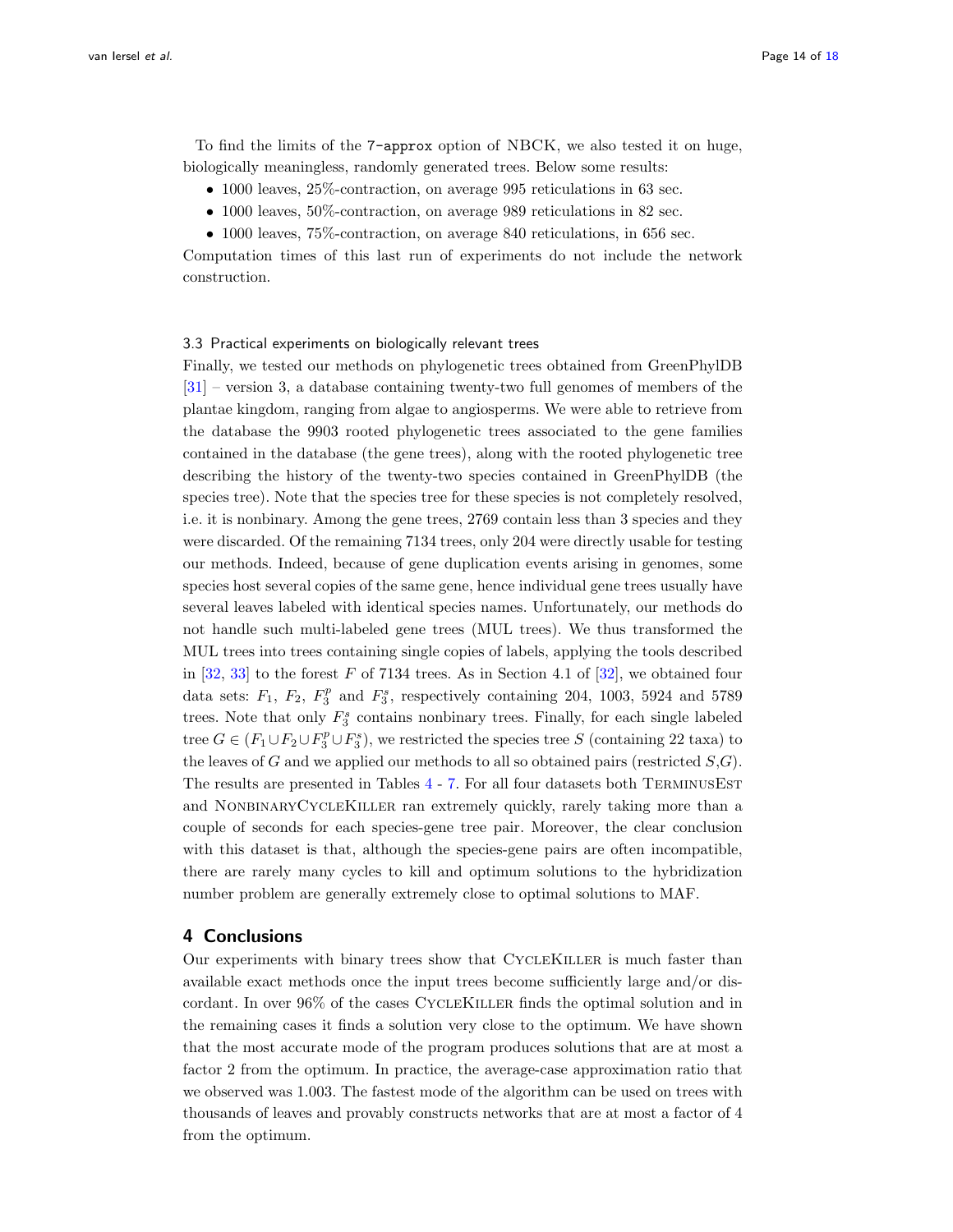Our experiments with nonbinary trees highlight once again that the cycle-breaking technique described in this article is intrinsically linked to the current state-of-theart in MAF algorithms. TERMINUSEST is faster than the most accurate mode of NonbinaryCycleKiller when both trees are nonbinary due to the fact that MAF solvers for two nonbinary trees have not yet been optimized to the same extent as their binary counterparts. In fact, TERMINUSEST is the best avaible exact method for nonbinary trees and can handle instances for which the optimum is up to 15-20. For other instances, NONBINARYCYCLEKILLER in its fastest mode is much faster than TerminusEst and produces solutions that are at most a factor 4 from the optimum (less than 2.6 on average).

Finally, for instances with one binary and one nonbinary tree, the most accurate mode of NONBINARYCYCLEKILLER is again much faster than TERMINUSEST and produces solutions that are at most a factor 1.75 from the optimum (less than 1.011 on average).

#### Competing interests

The authors declare that they have no competing interests.

#### Author's contributions

All the authors conceived the ideas, designed and conducted the experiments, and wrote and approved the paper.

#### Acknowledgements

A preliminary version of this paper (restricted to the binary case) appeared in the proceedings of the 12th Workshop on Algorithms in Bioinformatics (WABI 2012) [\[28\]](#page-15-12). We thank Simone Linz and Leen Stougie for fruitful discussions. This publication is the contribution no. 2014-040 of the Institut des Sciences de l'Evolution de Montpellier (ISE-M, UMR 5554). This work has been partially funded by the French Agence Nationale de la Recherche, Investissements d'avenir/Bioinformatique (ANR-10-BINF-01-02, Ancestrome), and it has benefited from the ISE-M computing facilities.

#### Author details

<span id="page-14-0"></span> $^1$ Centrum Wiskunde & Informatica (CWI) , P.O. Box 94079, 1090 GB, Amsterdam, The Netherlands.  $^2$ Department of Knowledge Engineering (DKE), Maastricht University, P.O. Box 616, 6200 MD, Maastricht, The Netherlands.  $3$ ISEM, CNRS – Université Montpellier II, Place Eugène Bataillon, 34095, Montpellier, France.

#### <span id="page-14-2"></span>References

- <span id="page-14-3"></span><span id="page-14-1"></span>1. Kelk, S.M., van Iersel, L.J.J., Lekić, N., Linz, S., Scornavacca, C., Stougie, L.: Cycle killer...qu'est-ce que c'est? on the comparative approximability of hybridization number and directed feedback vertex set. SIAM J Discr Math 26(4), 1635–1656 (2012)
- <span id="page-14-4"></span>2. Piovesan, T., Kelk, S.: A simple fixed parameter tractable algorithm for computing the hybridization number of two (not necessarily binary) trees. IEEE/ACM Trans Comput Biol Bioinf 10(1), 18–25 (2013)
- <span id="page-14-5"></span>3. van Iersel, L.J.J., Kelk, S.M., Leki´c, N., Stougie, L.: Approximation algorithms for nonbinary agreement forests. SIAM J Discrete Math 28(1), 49–66 (2014)
- <span id="page-14-6"></span>4. Gascuel, O. (ed.): Mathematics of Evolution and Phylogeny. Oxford University Press, Inc., UK (2005)
- <span id="page-14-7"></span>5. Gascuel, O., Steel, M. (eds.): Reconstructing Evolution: New Mathematical and Computational Advances. Oxford University Press, UK (2007)
- <span id="page-14-8"></span>6. Bapteste, E., van Iersel, L.J.J., Janke, A., Kelchner, S., Kelk, S.M., McInerney, J.O., Morrison, D.A., Nakhleh, L., Steel, M., Stougie, L., Whitfield, J.: Networks: expanding evolutionary thinking. Trends Genet 29(8), 439–441 (2013)
- <span id="page-14-9"></span>7. Huson, D.H., Rupp, R., Scornavacca, C.: Phylogenetic Networks: Concepts, Algorithms and Applications. Cambridge University Press, UK (2011)
- <span id="page-14-10"></span>8. Huson, D.H., Scornavacca, C.: A survey of combinatorial methods for phylogenetic networks. Genome Biol Evol 3, 23–35 (2011)
- <span id="page-14-11"></span>9. Nakhleh, L.: Evolutionary phylogenetic networks: models and issues. In: Heath, L., Ramakrishnan, N. (eds.) The Problem Solving Handbook for Computational Biology and Bioinformatics. Springer, Berlin (2009)
- <span id="page-14-12"></span>10. Bordewich, M., Semple, C.: Computing the minimum number of hybridization events for a consistent evolutionary history. Discrete Appl Math 155(8), 914–928 (2007)
- <span id="page-14-13"></span>11. Flum, J., Grohe, M.: Parameterized Complexity Theory. Springer, Berlin (2006)
- <span id="page-14-14"></span>12. Downey, R.G., Fellows, M.R.: Parameterized Complexity (Monographs in Computer Science). Springer, Berlin (1999)
- <span id="page-14-15"></span>13. Bordewich, M., Linz, S., John, K.S., Semple, C.: A reduction algorithm for computing the hybridization number of two trees. Evol Bioinform 3, 86–98 (2007)
- <span id="page-14-16"></span>14. Chen, Z.-Z., Wang, L.: Hybridnet: a tool for constructing hybridization networks. Bioinformatics 26(22), 2912–2913 (2010)
- <span id="page-14-17"></span>15. Collins, J., Linz, S., Semple, C.: Quantifying hybridization in realistic time. J Comp Biol 18, 1305–1318 (2011)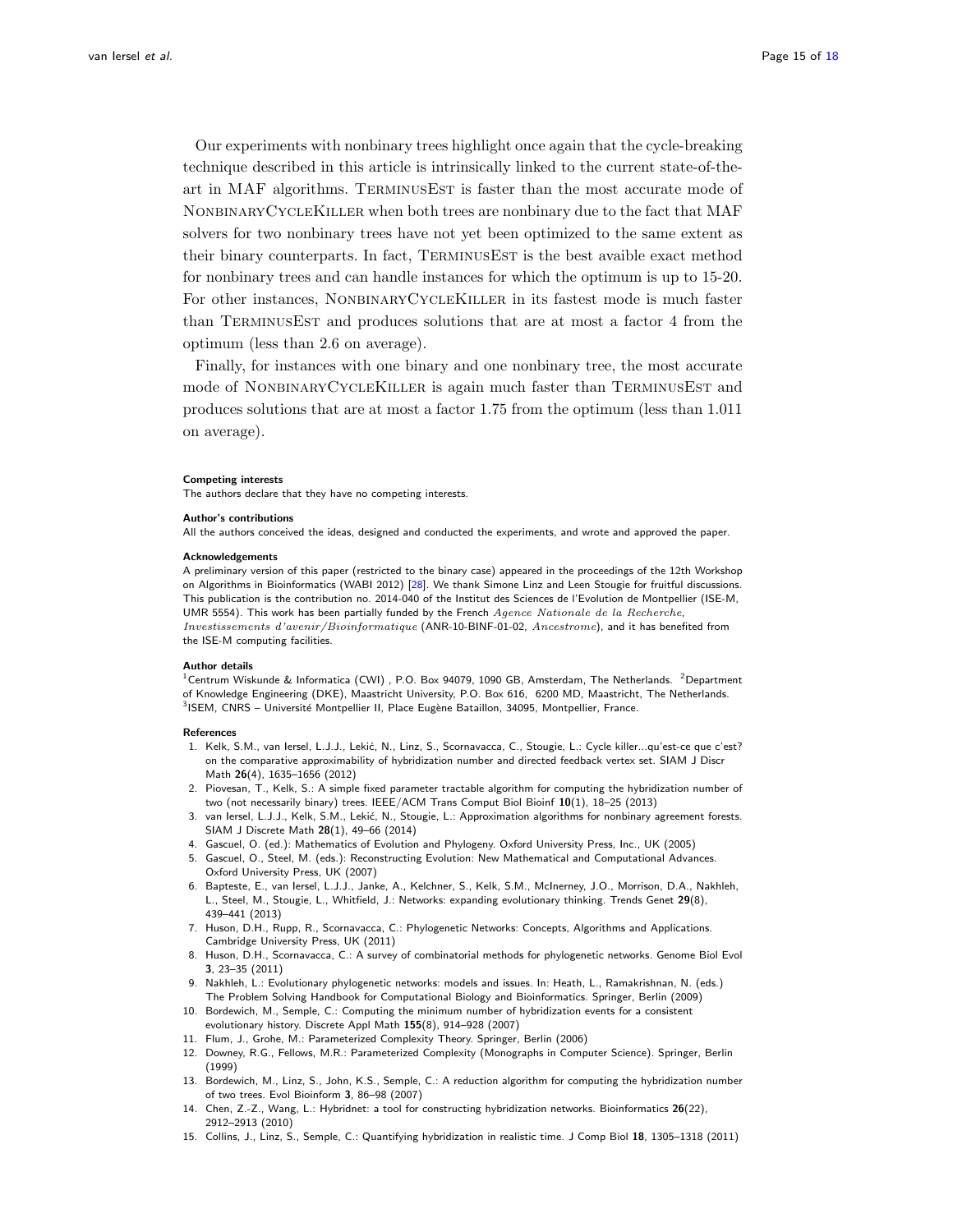- <span id="page-15-0"></span>16. Whidden, C., Beiko, R.G., Zeh, N.: Fixed-parameter algorithms for maximum agreement forests. SIAM J Comput 42(4), 1431–1466
- <span id="page-15-1"></span>17. Huson, D.H., Scornavacca, C.: Dendroscope 3: An interactive tool for rooted phylogenetic trees and networks. Syst Biol 61(6), 1061-1067 (2012)
- <span id="page-15-2"></span>18. Albrecht, B., Scornavacca, C., Cenci, A., Huson, D.H.: Fast computation of minimum hybridization networks. Bioinformatics 28(2), 191–197 (2012)
- <span id="page-15-3"></span>19. Chen, Z.-Z., Wang, L.: Algorithms for reticulate networks of multiple phylogenetic trees. IEEE/ACM Trans Comput Biol Bioinf 9(2), 372–384 (2012)
- <span id="page-15-4"></span>20. Chen, Z.-Z., Wang, L.: An ultrafast tool for minimum reticulate networks. J Comput Biol 20(1), 38–41 (2013)
- <span id="page-15-5"></span>21. Linz, S., Semple, C.: Hybridization in non-binary trees. IEEE/ACM Trans Comput Biol Bioinf 6(1), 30–45 (2009)
- <span id="page-15-6"></span>22. Whidden, C.: rSPR. <http://kiwi.cs.dal.ca/Software/RSPR>
- <span id="page-15-7"></span>23. Whidden, C., Beiko, R.G., Zeh, N.: Fast FPT algorithms for computing rooted agreement forests: Theory and experiments. In: Proceedings of the 9th International Symposium on Experimental Algorithms (SEA). Lect Notes Comput Sc, vol. 6049, pp. 141–153 (2010)
- <span id="page-15-8"></span>24. Whidden, C., Beiko, R.G., Zeh, N.: Fixed-Parameter and Approximation Algorithms for Maximum Agreement Forests of Multifurcating Trees. ArXiv preprint: http://arxiv.org/abs/1305.0512 (2013)
- <span id="page-15-9"></span>25. Kelk, S.M.: CycleKiller. <http://skelk.sdf-eu.org/cyclekiller>
- <span id="page-15-10"></span>26. van Iersel, L.J.J.: NonbinaryCycleKiller. http://homepages.cwi.nl/∼iersel/cyclekiller
- <span id="page-15-11"></span>27. Kelk, S.M.: TERMINUSEST. <http://skelk.sdf-eu.org/terminusest>
- <span id="page-15-12"></span>28. van Iersel, L.J.J., Kelk, S.M., Lekić, N., Scornavacca, C.: A practical approximation algorithm for solving
- massive instances of hybridization number. In: Raphael, B., Tang, J. (eds.) Algorithms in Bioinformatics. Lect Notes Comput Sc, vol. 7534, pp. 430–440. Springer, Berlin (2012)
- <span id="page-15-13"></span>29. Baroni, M., Grünewald, S., Moulton, V., Semple, C.: Bounding the number of hybridisation events for a consistent evolutionary history. J Math Biol 51, 171–182 (2005)
- <span id="page-15-14"></span>30. Even, G., Naor, J., Schieber, B., Sudan, M.: Approximating minimum feedback sets and multicuts in directed graphs. Algorithmica 20(2), 151–174 (1998)
- <span id="page-15-15"></span>31. Rouard, M., Guignon, V., Aluome, C., Laporte, M.-A., Droc, G., Walde, C., Zmasek, C.M., Périn, C., Conte, M.G.: Greenphyldb v2.0: comparative and functional genomics in plants. Nucleic Acids Research (2010)
- <span id="page-15-16"></span>32. Scornavacca, C., Berry, V., Ranwez, V.: Building species trees from larger parts of phylogenomic databases. Information and Computation 209(3), 590–605 (2011)
- <span id="page-15-17"></span>33. Scornavacca, C.: SSIMUL. <http://www.atgc-montpellier.fr/ssimul/>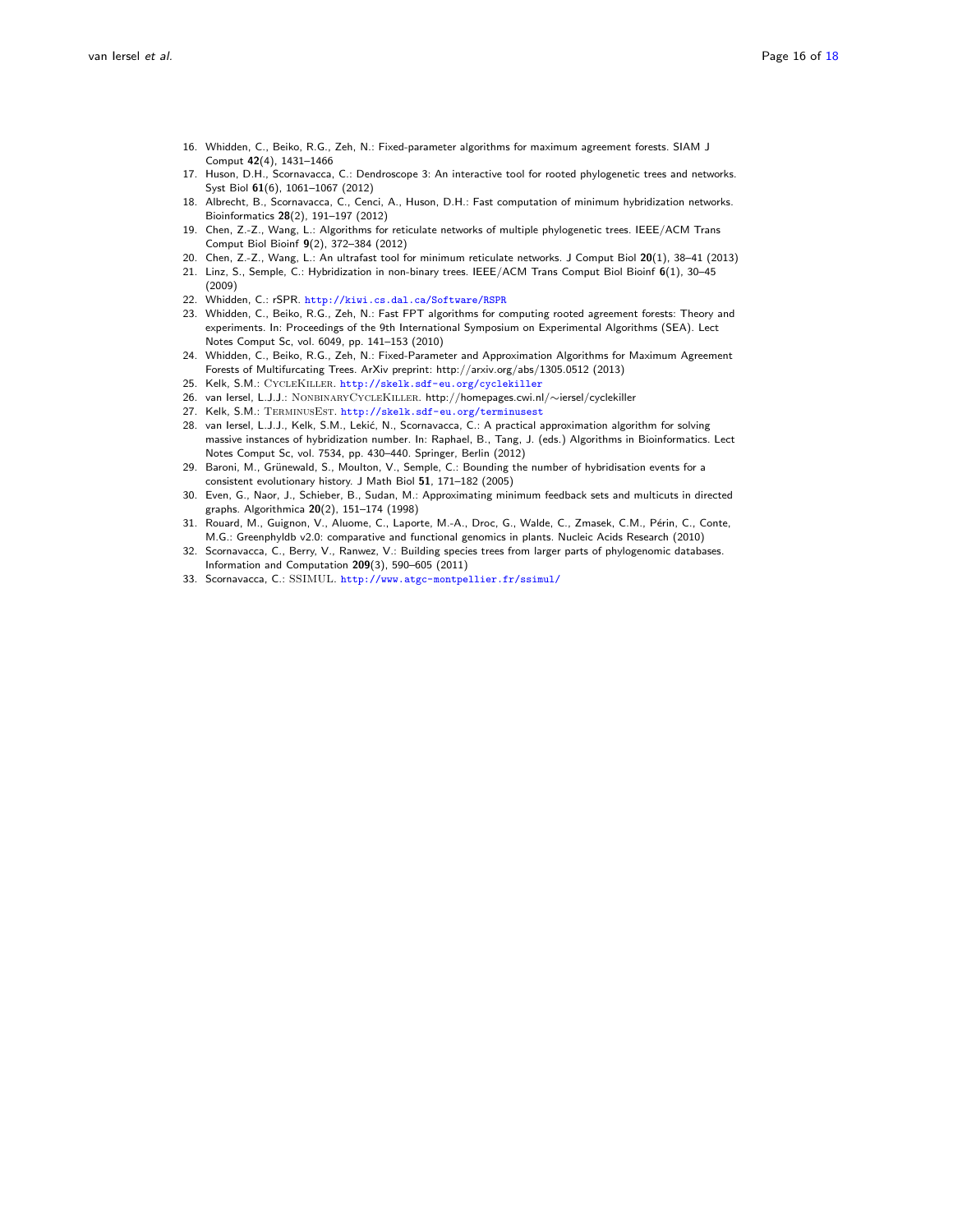Tables

|         |                           | Exact algorithms |      | CycleKiller.         |      |          |                          |       |       |  |
|---------|---------------------------|------------------|------|----------------------|------|----------|--------------------------|-------|-------|--|
| Dataset | $\sqrt{\phantom{a}}$ otal | Com-             | -ime | $2$ -approx          |      | 4-approx |                          | Ratio | Opt.  |  |
|         | runs                      | pleted           |      | $\tau$ ime<br>Compl. |      | Compl.   | $\tau_{\text{ime}}$      |       | found |  |
| Easy    | 800                       | 767              | 798  | 800                  |      | -        | $\overline{\phantom{a}}$ | 1.003 | 96.6% |  |
| Medium  | 640                       | 199              | 2572 | 613                  | 212  | 27       |                          | 1.002 | 97.5% |  |
| Hard    | 640                       |                  | 3600 | 440                  | 1271 | 200      | 1.5                      | -     |       |  |

Table 1 Experimental results for instances with two binary trees. The third column indicates for how many instances at least one exact algorithm finished within one hour. The fifth column indicates for how many instances the 2-approx option of CYCLEKILLER finished within one hour. For the remaining instances, the 4-approx option finished within one hour, as can be seen from the seventh column. The average running time for the 2-approx and the 4-approx in seconds are reported respectively in the sixth and eighth column. The average approximation ratio (ninth column) is taken over all instances for which at least one exact method finished. The last column indicates the percentage of those instances for which CYCLEKILLER found an optimal solution.

| TERMINUSEST |         |          | NONBINARYCYCLEKILLER |             |       |       |          |       |       |
|-------------|---------|----------|----------------------|-------------|-------|-------|----------|-------|-------|
|             |         |          |                      | $4$ -approx |       |       | 6-approx |       |       |
| Contr.      | Dataset | $_{opt}$ | Time                 | r(N)        | Time  | Ratio | r(N)     | Time  | Ratio |
| 25%         | Simple  | 7.504    | 8.004                | 7.567       | 0.967 | 1.007 | 11.421   | 0.996 | 1.532 |
|             | Tricky  | 17.000   | 203.650              | 17.288      | 3.675 | 1.003 | 27.238   | 3.638 | 1.600 |
| 50%         | Simple  | 6.736    | 9.896                | 6.829       | 0.942 | 1.008 | 10.900   | 0.925 | 1.639 |
|             | Tricky  | 14.976   | 374.263              | 16.288      | 3.388 | 1.006 | 26.413   | 3.438 | 1.640 |
| 75%         | Simple  | 5.139    | 12.304               | 5.263       | 0.867 | 1.011 | 8.692    | 0.963 | 1.659 |
|             | Tricky  | 10.500   | 391.575              | 13.475      | 3.263 | 1.006 | 23.200   | 3.275 | 1.633 |
| Worst case  |         | 20       | 600                  | 22          | 15    | 1.75  | 37       | 13    | 3     |

<span id="page-16-0"></span>Table 2 Summary of results for instances with one binary and one nonbinary tree. We list the average hybridization number found (opt and  $r(N)$ ), the average running time in seconds (Time) and where applicable the average approximation ratio (Ratio) for the three algorithms.

|            |         | TERMINUSEST |             | <b>NONBINARY CYCLEKILLER</b> |          |         |          |       |                |
|------------|---------|-------------|-------------|------------------------------|----------|---------|----------|-------|----------------|
|            |         |             |             | $4$ -approx                  |          |         | 7-approx |       |                |
| Contr.     | Dataset | $_{opt}$    | <b>Time</b> | r(N)                         | Time     | Ratio   | r(N)     | Time  | Ratio          |
| 25%        | Simple  | 7.168       | 12.971      | 7.240                        | 43.967   | 1.032   | 16.338   | 2.463 | 2.343          |
|            | Tricky  | 16.148      | 279.100     | -                            |          |         | 35.638   | 7.000 | 2.193          |
| 50%        | Simple  | 5.933       | 11.150      | 5.900                        | 41.325   | 1.030   | 13.721   | 2.004 | 2.405          |
|            | Tricky  | 13.216      | 379.238     | -                            |          | -       | 32.363   | 7.200 | 2.331          |
| 75%        | Simple  | 3.654       | 1.121       | 3.729                        | 4.208    | 1.015   | 9.075    | 1.483 | 2.590          |
|            | Tricky  | 8.672       | 183.150     | $\overline{\phantom{a}}$     | $\equiv$ |         | 21.950   | 5.800 | 2.294          |
| Worst case |         | 20          | 600         | 29                           | 600      | $1.5\,$ | 56       | 22    | $\overline{4}$ |

<span id="page-16-1"></span>Table 3 Summary of results for instances with two nonbinary trees. The layout of the table is the same as that of table [2.](#page-16-0)